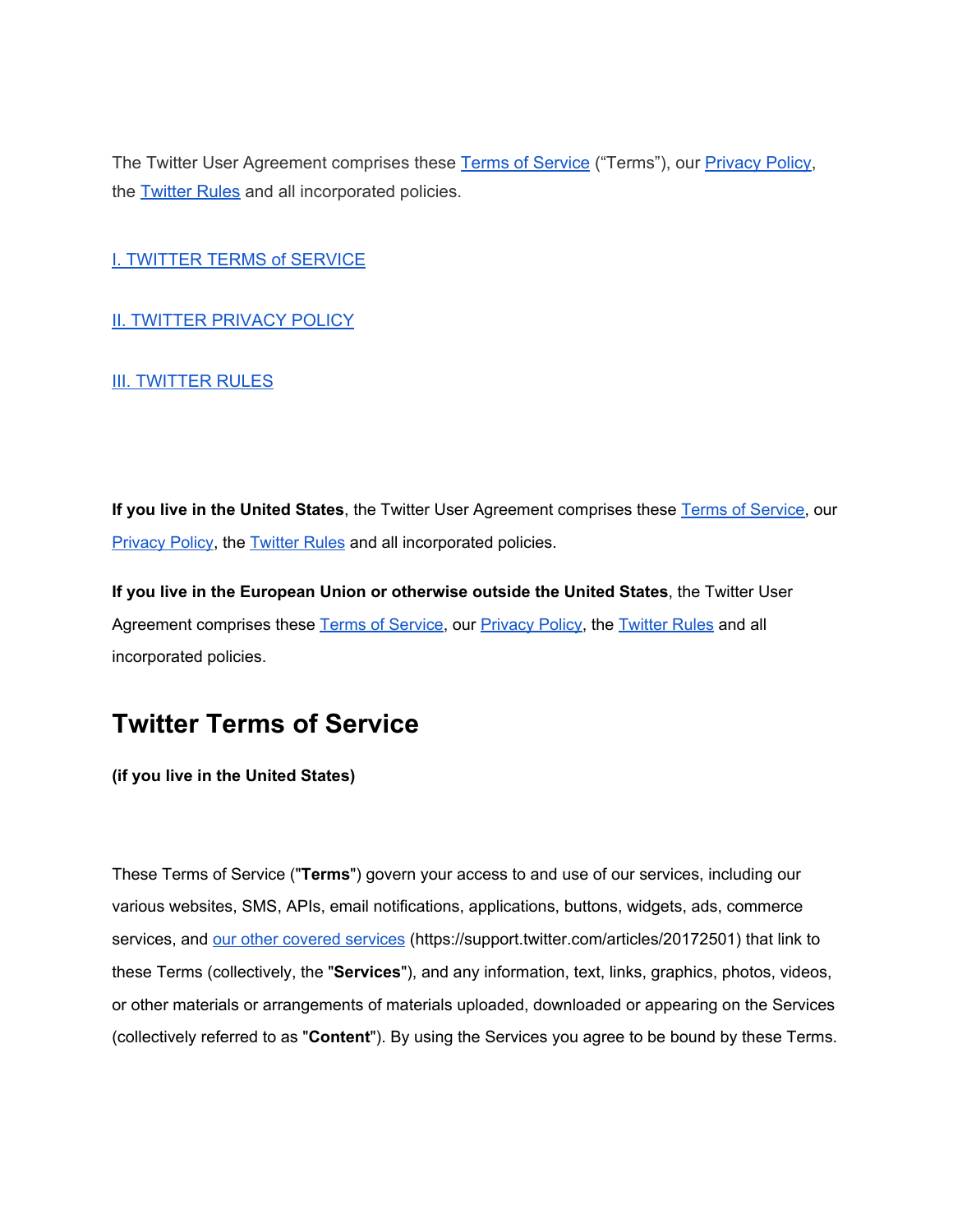[1.Who May Use the Services](https://gazebo-preflight.smf1.twitter.com/tos?lang=en#usWho)

[2. Privacy](https://gazebo-preflight.smf1.twitter.com/tos?lang=en#usPrivacy)

[3.Content on the Services](https://gazebo-preflight.smf1.twitter.com/tos?lang=en#usContent)

[4.Using the Services](https://gazebo-preflight.smf1.twitter.com/tos?lang=en#usUsing)

[5. Disclaimers and Limitations of Liability](https://gazebo-preflight.smf1.twitter.com/tos?lang=en#usDisclaimers)

[6. General](https://gazebo-preflight.smf1.twitter.com/tos?lang=en#usGeneral)

## **1. Who May Use the Services**

You may use the Services only if you agree to form a binding contract with Twitter and are not a person barred from receiving services under the laws of the applicable jurisdiction. In any case, you must be at least 13 years old to use the Services. If you are accepting these Terms and using the Services on behalf of a company, organization, government, or other legal entity, you represent and warrant that you are authorized to do so.

## **2. Privacy**

Our [Privacy Policy](https://twitter.com/privacy) (https://www.twitter.com/privacy) describes how we handle the information you provide to us when you use our Services. You understand that through your use of the Services you consent to the collection and use (as set forth in the Privacy Policy) of this information, including the transfer of this information to the United States, Ireland, and/or other countries for storage, processing and use by Twitter and its affiliates.

## **3. Content on the Services**

You are responsible for your use of the Services and for any Content you provide, including compliance with applicable laws, rules, and regulations. You should only provide Content that you are comfortable sharing with others.

Any use or reliance on any Content or materials posted via the Services or obtained by you through the Services is at your own risk. We do not endorse, support, represent or guarantee the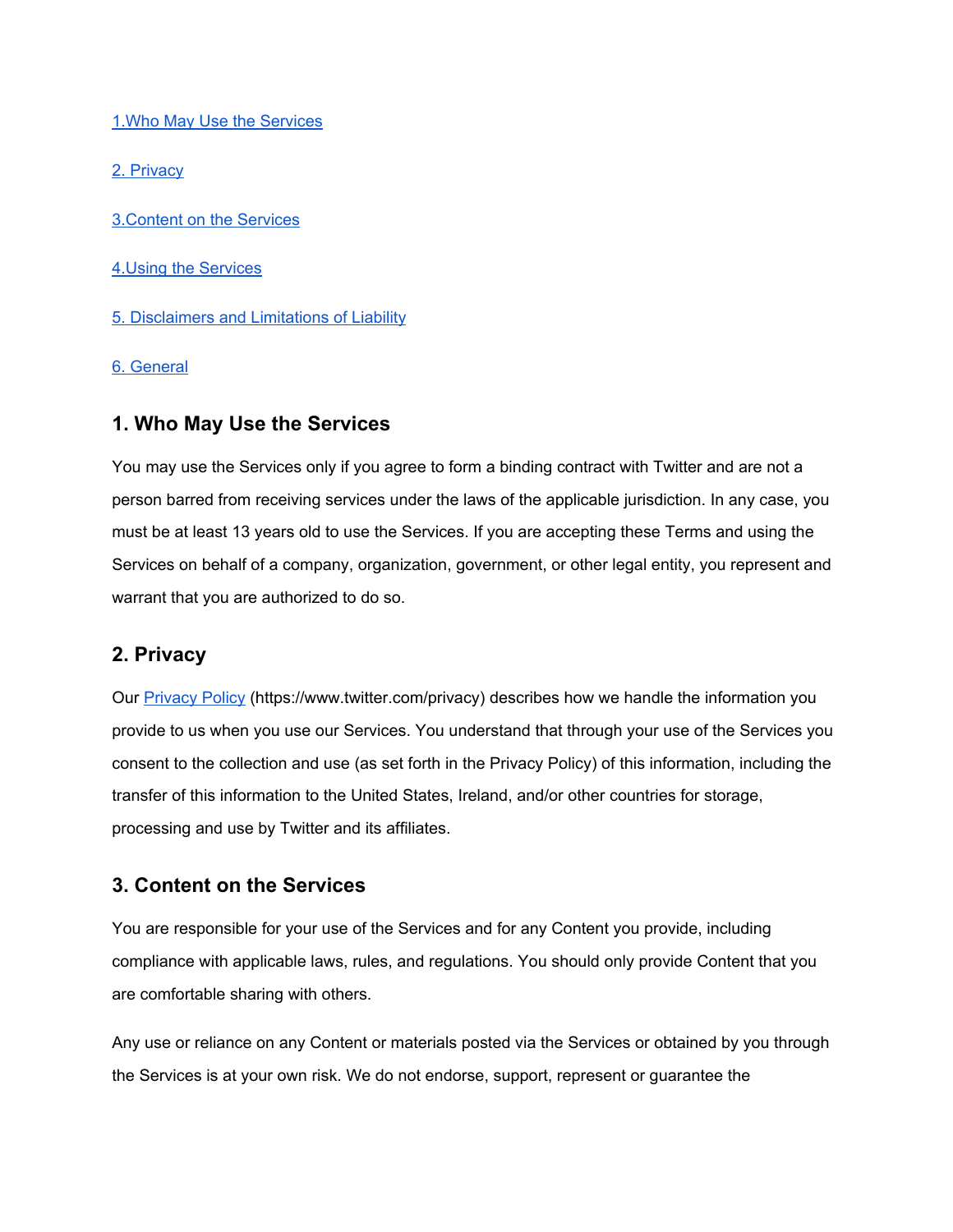completeness, truthfulness, accuracy, or reliability of any Content or communications posted via the Services or endorse any opinions expressed via the Services. You understand that by using the Services, you may be exposed to Content that might be offensive, harmful, inaccurate or otherwise inappropriate, or in some cases, postings that have been mislabeled or are otherwise deceptive. All Content is the sole responsibility of the person who originated such Content. We may not monitor or control the Content posted via the Services and, we cannot take responsibility for such Content.

Twitter respects the intellectual property rights of others and expects users of the Services to do the same. We reserve the right to remove Content alleged to be infringing without prior notice, at our sole discretion, and without liability to you. We will respond to notices of alleged copyright infringement that comply with applicable law and are properly provided to us, as described in ou[r](https://support.twitter.com/articles/15795) [Copyright policy](https://support.twitter.com/articles/15795) (https://support.twitter.com/articles/15795). If you believe that your Content has been copied in a way that constitutes copyright infringement, please report this by visiting ou[r](https://support.twitter.com/forms/dmca) [Copyright reporting form](https://support.twitter.com/forms/dmca) (https://support.twitter.com/forms/dmca) or contacting our designated copyright agent at:

Twitter, Inc.

Attn: Copyright Agent

1355 Market Street, Suite 900

San Francisco, CA 94103

Reports[:](https://support.twitter.com/forms/dmca) <https://support.twitter.com/forms/dmca>

Email: copyright@twitter.com

#### **Your Rights**

You retain your rights to any Content you submit, post or display on or through the Services. What's yours is yours -- you own your Content (and your photos and videos are part of the Content).

By submitting, posting or displaying Content on or through the Services, you grant us a worldwide, non-exclusive, royalty-free license (with the right to sublicense) to use, copy, reproduce, process, adapt, modify, publish, transmit, display and distribute such Content in any and all media or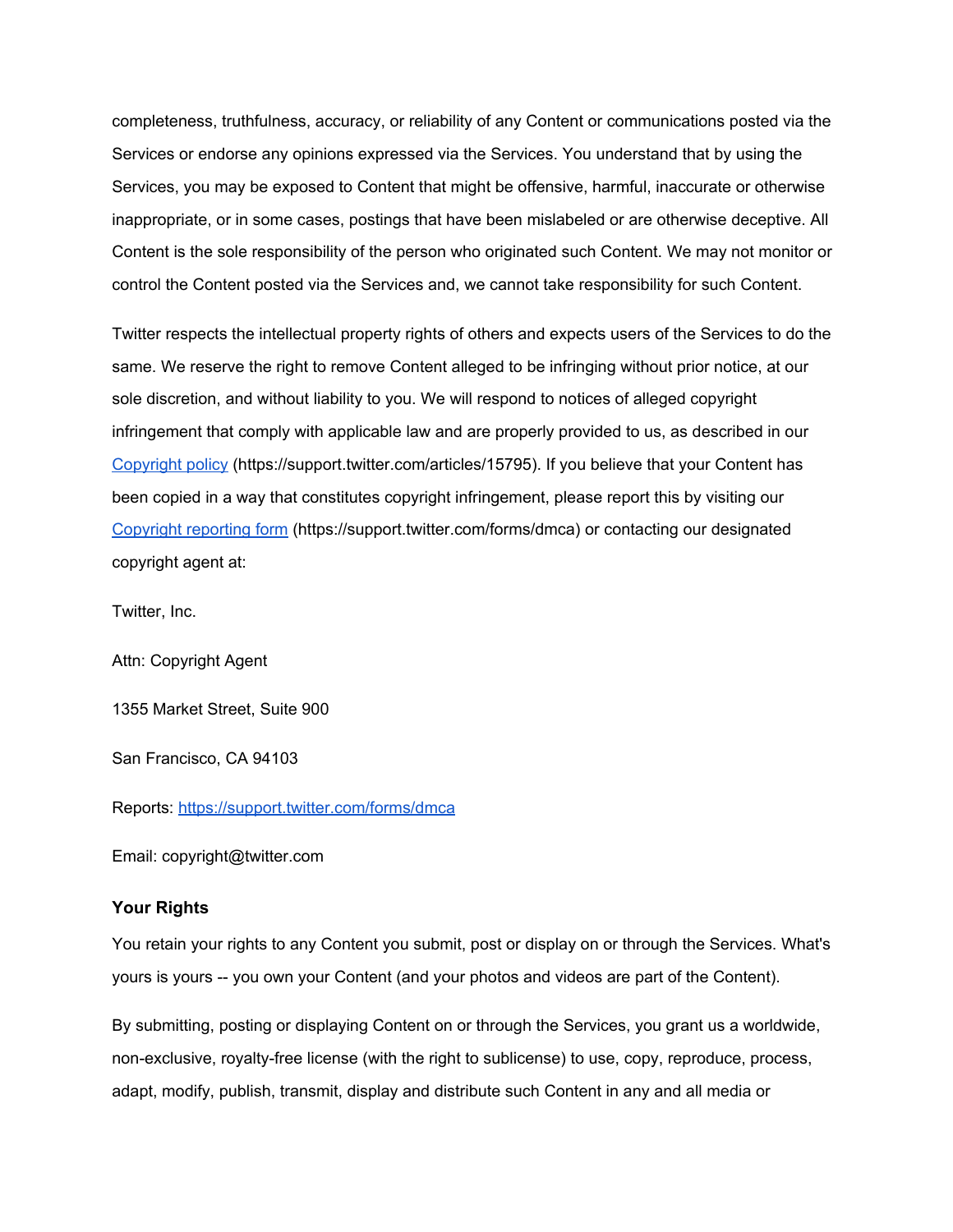distribution methods (now known or later developed). This license authorizes us to make your Content available to the rest of the world and to let others do the same. You agree that this license includes the right for Twitter to provide, promote, and improve the Services and to make Content submitted to or through the Services available to other companies, organizations or individuals for the syndication, broadcast, distribution, promotion or publication of such Content on other media and services, subject to our terms and conditions for such Content use. Such additional uses by Twitter, or other companies, organizations or individuals, may be made with no compensation paid to you with respect to the Content that you submit, post, transmit or otherwise make available through the Services.

Twitter has an evolving set of rules for how ecosystem partners can interact with your Content on the Services. These rules exist to enable an open ecosystem with your rights in mind. You understand that we may modify or adapt your Content as it is distributed, syndicated, published, or broadcast by us and our partners and/or make changes to your Content in order to adapt the Content to different media. You represent and warrant that you have all the rights, power and authority necessary to grant the rights granted herein to any Content that you submit.

# **4. Using the Services**

Pl[e](https://twitter.com/rules)ase review the **Twitter Rules**, which are part of the User Agreement and outline what is prohibited on the Services. You may use the Services only in compliance with these Terms and all applicable laws, rules and regulations.

Our Services evolve constantly. As such, the Services may change from time to time, at our discretion. We may stop (permanently or temporarily) providing the Services or any features within the Services to you or to users generally. We also retain the right to create limits on use and storage at our sole discretion at any time. We may also remove or refuse to distribute any Content on the Services, suspend or terminate users, and reclaim usernames without liability to you.

In consideration for Twitter granting you access to and use of the Services, you agree that Twitter and its third-party providers and partners may place advertising on the Services or in connection with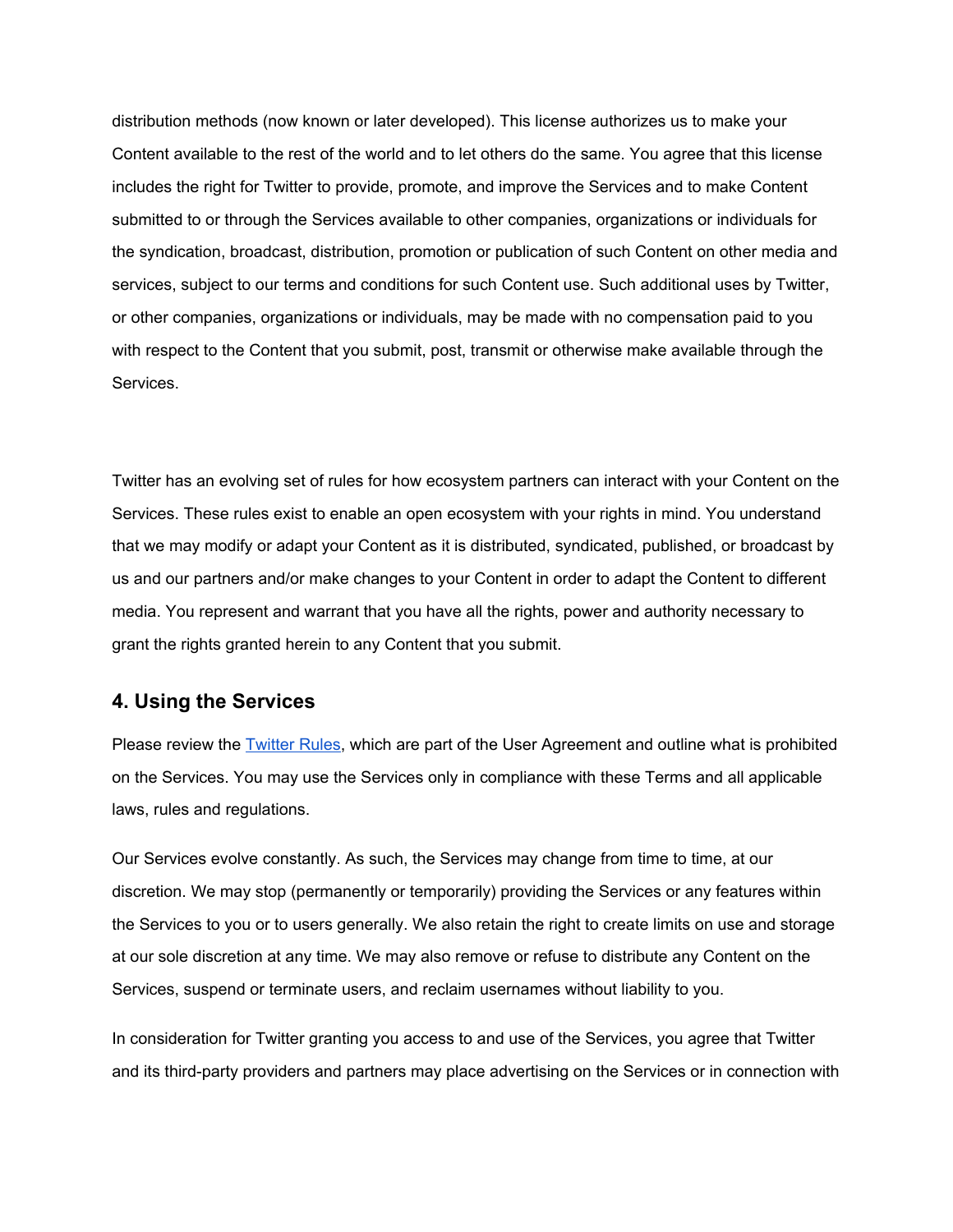the display of Content or information from the Services whether submitted by you or others. You also agree not to misuse our Services, for example, by interfering with them or accessing them using a method other than the interface and the instructions that we provide. You may not do any of the following while accessing or using the Services: (i) access, tamper with, or use non-public areas of the Services, Twitter's computer systems, or the technical delivery systems of Twitter's providers; (ii) probe, scan, or test the vulnerability of any system or network or breach or circumvent any security or authentication measures; (iii) access or search or attempt to access or search the Services by any means (automated or otherwise) other than through our currently available, published interfaces that are provided by Twitter (and only pursuant to the applicable terms and conditions), unless you have been specifically allowed to do so in a separate agreement with Twitter (NOTE: crawling the Services is permissible if done in accordance with the provisions of the robots.txt file, however, scraping the Services without the prior consent of Twitter is expressly prohibited); (iv) forge any TCP/IP packet header or any part of the header information in any email or posting, or in any way use the Services to send altered, deceptive or false source-identifying information; or (v) interfere with, or disrupt, (or attempt to do so), the access of any user, host or network, including, without limitation, sending a virus, overloading, flooding, spamming, mail-bombing the Services, or by scripting the creation of Content in such a manner as to interfere with or create an undue burden on the Services. We also reserve the right to access, read, preserve, and disclose any information as we reasonably believe is necessary to (i) satisfy any applicable law, regulation, legal process or governmental request, (ii) enforce the Terms, including investigation of potential violations hereof, (iii) detect, prevent, or otherwise address fraud, security or technical issues, (iv) respond to user support requests, or (v) protect the rights, property or safety of Twitter, its users and the public. Twitter does not disclose personally-identifying information to third parties except in accordance with our Privacy Policy.

If y[o](https://dev.twitter.com/web/overview)u use developer features of the Services, including but not limited to **[Twitter for Websites](https://dev.twitter.com/web/overview)** (https://dev.twitter.com/web/overview), [Twitter Cards](https://dev.twitter.com/cards/overview) (https://dev.twitter.com/cards/overview)[,](https://dev.twitter.com/streaming/public) [Public](https://dev.twitter.com/streaming/public) [API](https://dev.twitter.com/streaming/public) (https://dev.twitter.com/streaming/public), o[r](https://dev.twitter.com/streaming/public) [Sign in with Twitter](https://dev.twitter.com/streaming/public) (https://dev.twitter.com/web/sign-in), you agree to ou[r](https://dev.twitter.com/overview/terms/agreement) [Developer Agreement](https://dev.twitter.com/overview/terms/agreement) (https://dev.twitter.com/overview/terms/agreement) and [Developer Policy](https://dev.twitter.com/overview/terms/agreement) (https://dev.twitter.com/overview/terms/policy). If you want to reproduce, modify, create derivative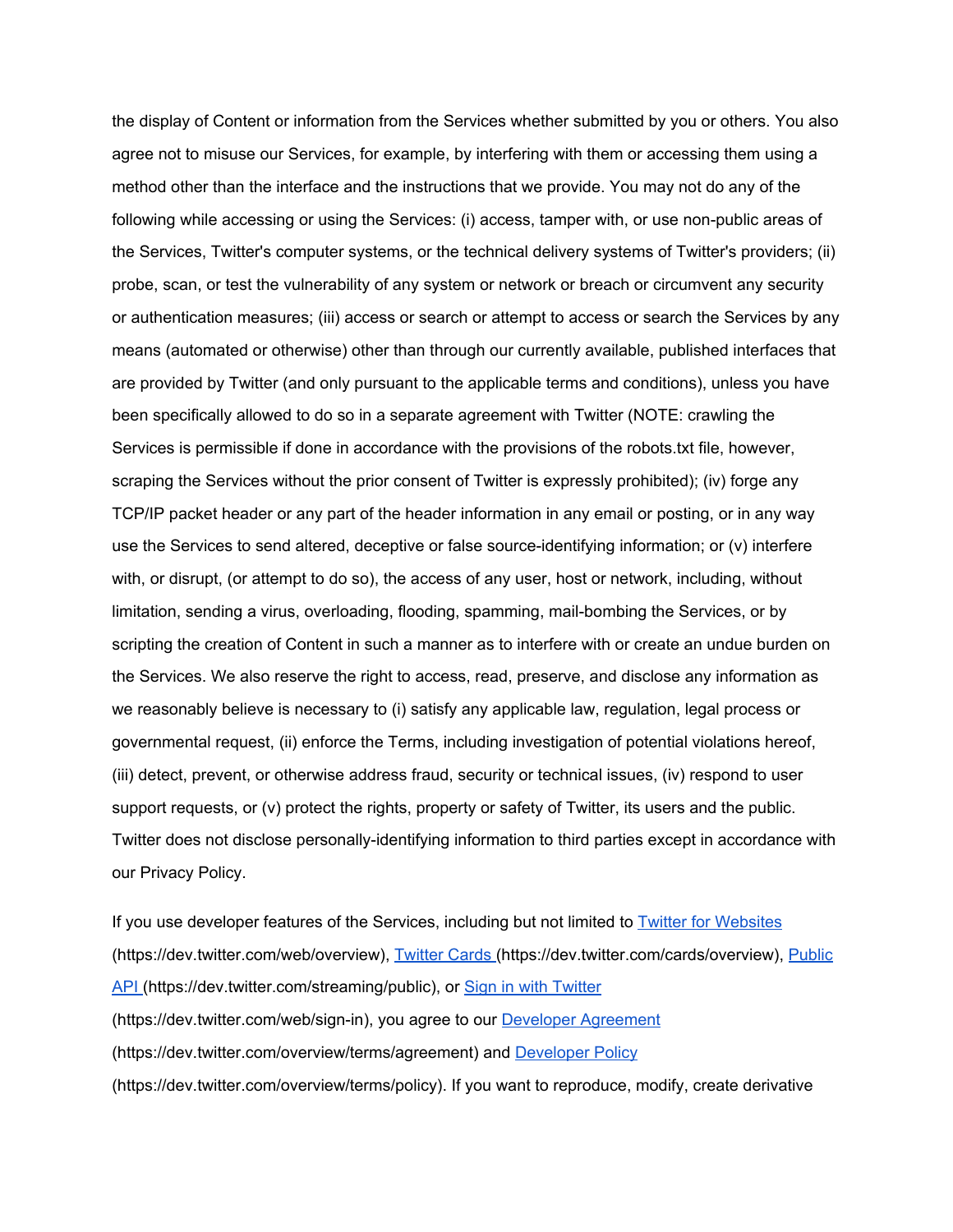works, distribute, sell, transfer, publicly display, publicly perform, transmit, or otherwise use the Services or Content on the Services, you must use the interfaces and instructions we provide, except as permitted through the Twitter Services, these Terms, or the terms provided on [dev.twitter.com.](https://dev.twitter.com/)

If you use advertising features of the Services, you must agree to our [Twitter Master Services](https://ads.twitter.com/terms) [Agreement](https://ads.twitter.com/terms) (https://ads.twitter.com/terms).

If you use commerce features of the Services that require credit or debit card information, such as our Buy Now feature, you agree to our **[Twitter Commerce Terms](https://support.twitter.com/articles/20171943)** (https://support.twitter.com/articles/20171943).

#### **Your Account**

You may need to create an account to use some of our Services. You are responsible for safeguarding your account, so use a strong password and limit its use to this account. We cannot and will not be liable for any loss or damage arising from your failure to comply with the above.

You can control most communications from the Services. We may need to provide you with certain communications, such as service announcements and administrative messages. These communications are considered part of the Services and your account, and you may not be able to opt-out from receiving them. If you added your phone number to your account and you later change or deactivate that phone number, you must update your account information to help prevent us from communicating with anyone who acquires your old number.

#### **Your License to Use the Services**

Twitter gives you a personal, worldwide, royalty-free, non-assignable and non-exclusive license to use the software provided to you as part of the Services. This license has the sole purpose of enabling you to use and enjoy the benefit of the Services as provided by Twitter, in the manner permitted by these Terms.

The Services are protected by copyright, trademark, and other laws of both the United States and foreign countries. Nothing in the Terms gives you a right to use the Twitter name or any of the Twitter trademarks, logos, domain names, and other distinctive brand features. All right, title, and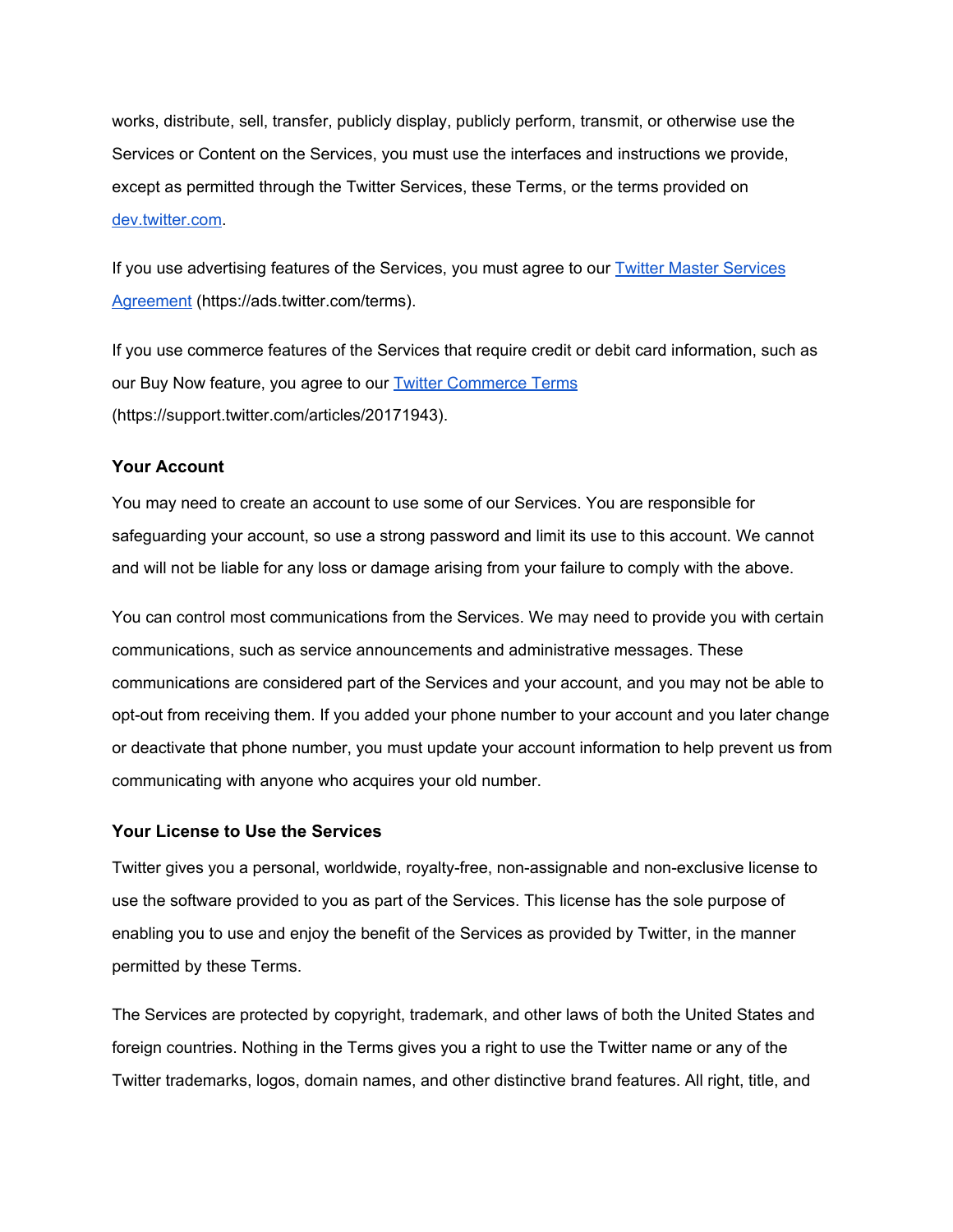interest in and to the Services (excluding Content provided by users) are and will remain the exclusive property of Twitter and its licensors. Any feedback, comments, or suggestions you may provide regarding Twitter, or the Services is entirely voluntary and we will be free to use such feedback, comments or suggestions as we see fit and without any obligation to you.

#### **Ending These Terms**

You may end your legal agreement with Twitter at any time by deactivating your accounts and discontinuing your use of the Services. Se[e](http://support.twitter.com/articles/15358-how-to-deactivate-your-account)

<http://support.twitter.com/articles/15358-how-to-deactivate-your-account>for instructions on how to deactivate your account and the Privacy Policy for more information on what happens to your information.

We may suspend or terminate your account or cease providing you with all or part of the Services at any time for any or no reason, including, but not limited to, if we reasonably believe: (i) you have violat[e](https://twitter.com/rules)d these Terms or the **Twitter Rules**, (ii) you create risk or possible legal exposure for us; (iii) your account should be removed due to prolonged inactivity; or (iv) our provision of the Services to you is no longer commercially viable. We will make reasonable efforts to notify you by the email address associated with your account or the next time you attempt to access your account, depending on the circumstances. In all such cases, the Terms shall terminate, including, without limitation, your license to use the Services, except that the following sections shall continue to apply: II, III, V, and VI.

# **5. Disclaimers and Limitations of Liability**

#### **The Services are Available "AS-IS"**

Your access to and use of the Services or any Content are at your own risk. You understand and agree that the Services are provided to you on an "AS IS" and "AS AVAILABLE" basis. The "Twitter Entities" refers to Twitter, its parents, affiliates, related companies, officers, directors, employees, agents, representatives, partners, and licensors. Without limiting the foregoing, to the maximum extent permitted under applicable law, THE TWITTER ENTITIES DISCLAIM ALL WARRANTIES AND CONDITIONS, WHETHER EXPRESS OR IMPLIED, OF MERCHANTABILITY, FITNESS FOR A PARTICULAR PURPOSE, OR NON-INFRINGEMENT. The Twitter Entities make no warranty or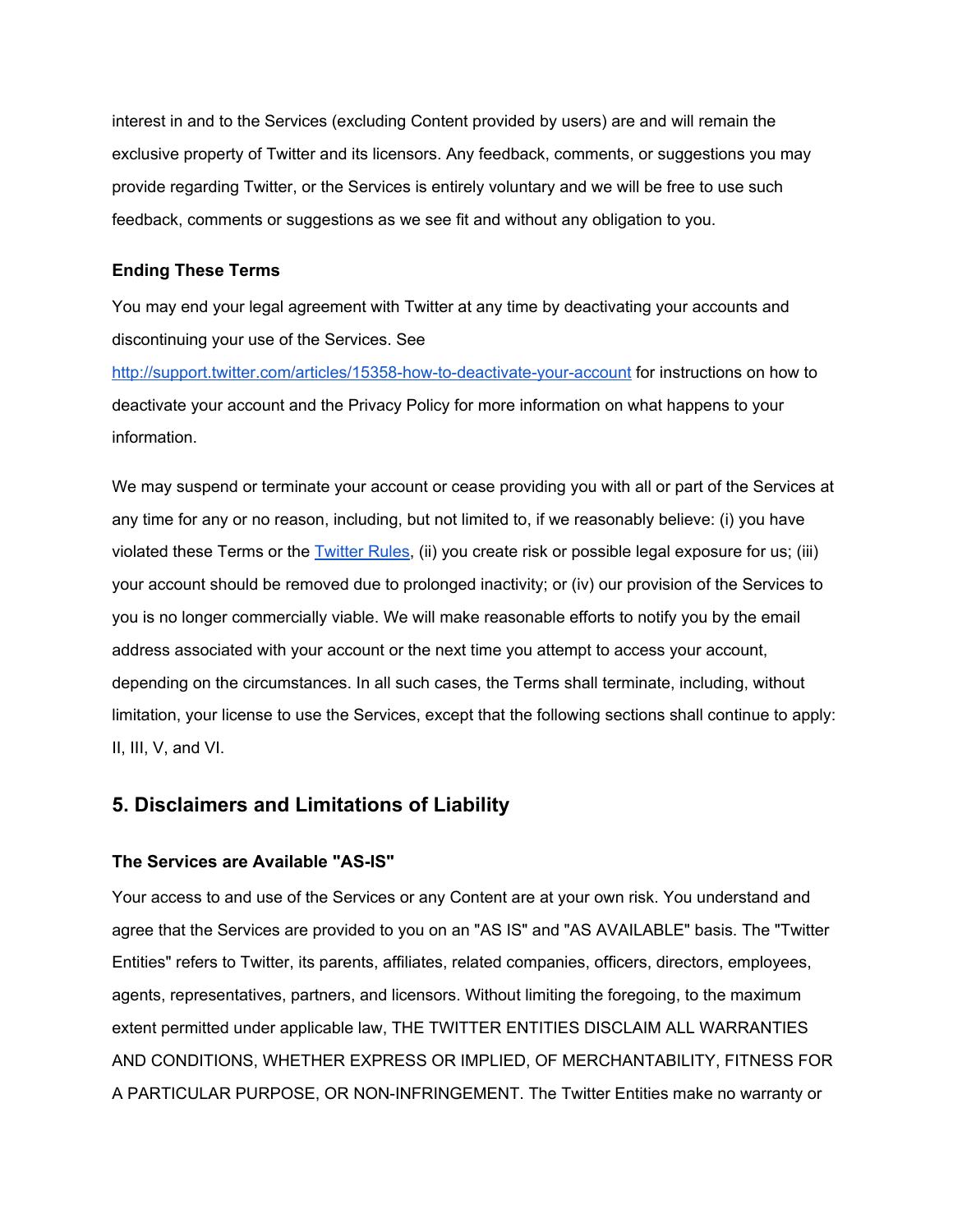representation and disclaim all responsibility and liability for: (i) the completeness, accuracy, availability, timeliness, security or reliability of the Services or any Content; (ii) any harm to your computer system, loss of data, or other harm that results from your access to or use of the Services or any Content; (iii) the deletion of, or the failure to store or to transmit, any Content and other communications maintained by the Services; and (iv) whether the Services will meet your requirements or be available on an uninterrupted, secure, or error-free basis. No advice or information, whether oral or written, obtained from the Twitter Entities or through the Services, will create any warranty or representation not expressly made herein.

#### **Limitation of Liability**

TO THE MAXIMUM EXTENT PERMITTED BY APPLICABLE LAW, THE TWITTER ENTITIES SHALL NOT BE LIABLE FOR ANY INDIRECT, INCIDENTAL, SPECIAL, CONSEQUENTIAL OR PUNITIVE DAMAGES, OR ANY LOSS OF PROFITS OR REVENUES, WHETHER INCURRED DIRECTLY OR INDIRECTLY, OR ANY LOSS OF DATA, USE, GOOD-WILL, OR OTHER INTANGIBLE LOSSES, RESULTING FROM (i) YOUR ACCESS TO OR USE OF OR INABILITY TO ACCESS OR USE THE SERVICES; (ii) ANY CONDUCT OR CONTENT OF ANY THIRD PARTY ON THE SERVICES, INCLUDING WITHOUT LIMITATION, ANY DEFAMATORY, OFFENSIVE OR ILLEGAL CONDUCT OF OTHER USERS OR THIRD PARTIES; (iii) ANY CONTENT OBTAINED FROM THE SERVICES; OR (iv) UNAUTHORIZED ACCESS, USE OR ALTERATION OF YOUR TRANSMISSIONS OR CONTENT. IN NO EVENT SHALL THE AGGREGATE LIABILITY OF THE TWITTER ENTITIES EXCEED THE GREATER OF ONE HUNDRED U.S. DOLLARS (U.S. \$100.00) OR THE AMOUNT YOU PAID TWITTER, IF ANY, IN THE PAST SIX MONTHS FOR THE SERVICES GIVING RISE TO THE CLAIM. THE LIMITATIONS OF THIS SUBSECTION SHALL APPLY TO ANY THEORY OF LIABILITY, WHETHER BASED ON WARRANTY, CONTRACT, STATUTE, TORT (INCLUDING NEGLIGENCE) OR OTHERWISE, AND WHETHER OR NOT THE TWITTER ENTITIES HAVE BEEN INFORMED OF THE POSSIBILITY OF ANY SUCH DAMAGE, AND EVEN IF A REMEDY SET FORTH HEREIN IS FOUND TO HAVE FAILED OF ITS ESSENTIAL PURPOSE.

## **6. General**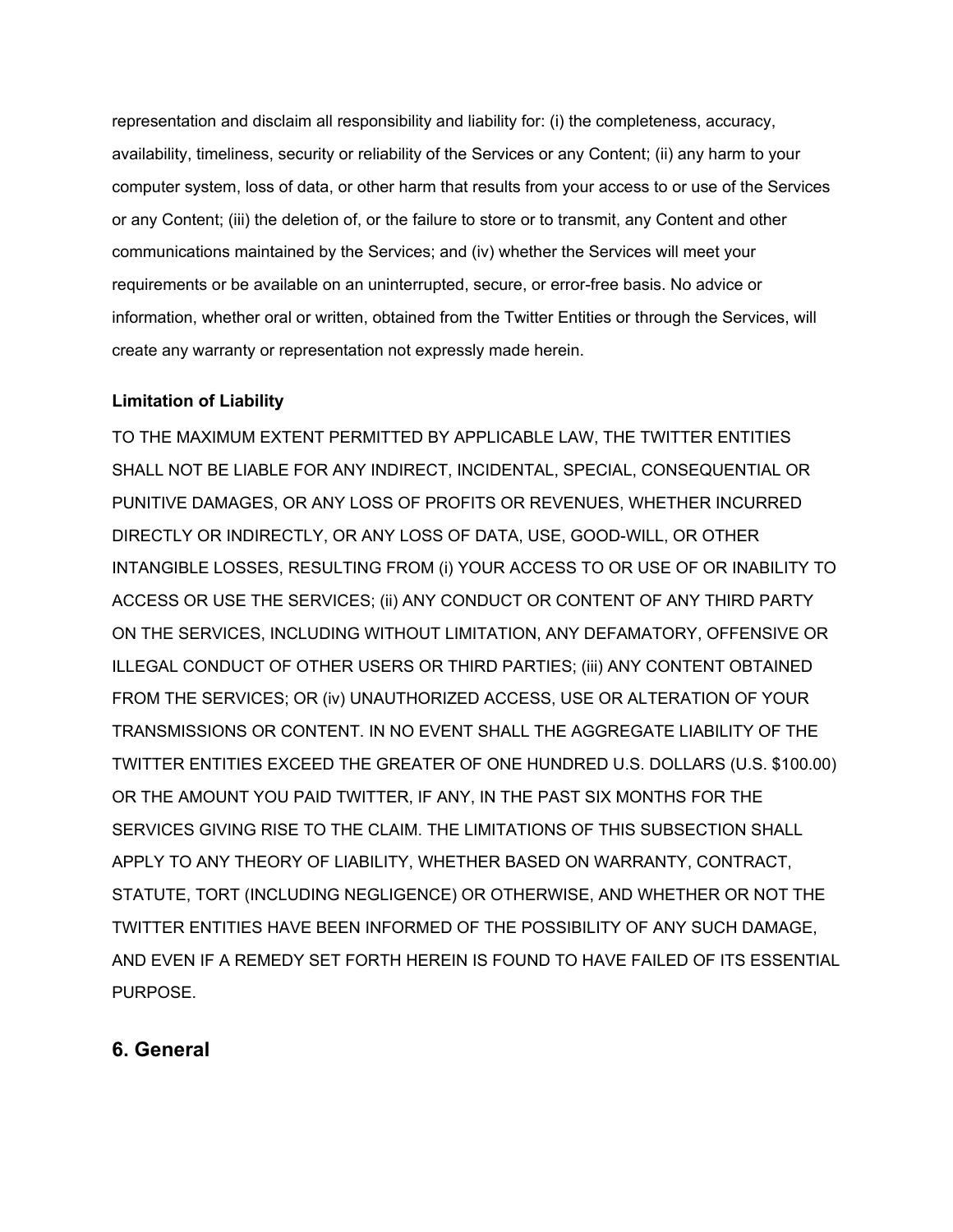We may revise these Terms from time to time. The changes will not be retroactive, and the most current version of the Terms, which will always be at twitter.com/tos, will govern our relationship with you. We will try to notify you of material revisions, for example via a service notification or an email to the email associated with your account. By continuing to access or use the Services after those revisions become effective, you agree to be bound by the revised Terms.

The laws of the State of California, excluding its choice of law provisions, will govern these Terms and any dispute that arises between you and Twitter. All disputes related to these Terms or the Services will be brought solely in the federal or state courts located in San Francisco County, California, United States, and you consent to personal jurisdiction and waive any objection as to inconvenient forum.

If you are a federal, state, or local government entity in the United States using the Services in your official capacity and legally unable to accept the controlling law, jurisdiction or venue clauses above, then those clauses do not apply to you. For such U.S. federal government entities, these Terms and any action related thereto will be governed by the laws of the United States of America (without reference to conflict of laws) and, in the absence of federal law and to the extent permitted under federal law, the laws of the State of California (excluding choice of law).

In the event that any provision of these Terms is held to be invalid or unenforceable, then that provision will be limited or eliminated to the minimum extent necessary, and the remaining provisions of these Terms will remain in full force and effect. Twitter's failure to enforce any right or provision of these Terms will not be deemed a waiver of such right or provision.

These Terms are an agreement between you and Twitter, Inc., 1355 Market Street, Suite 900, San Francisco, CA 94103 U.S.A. If you have any questions about these Terms, please contact [us.](https://support.twitter.com/forms)

**Effective**: September 30, 2016

# <span id="page-8-0"></span>**Terms of Service**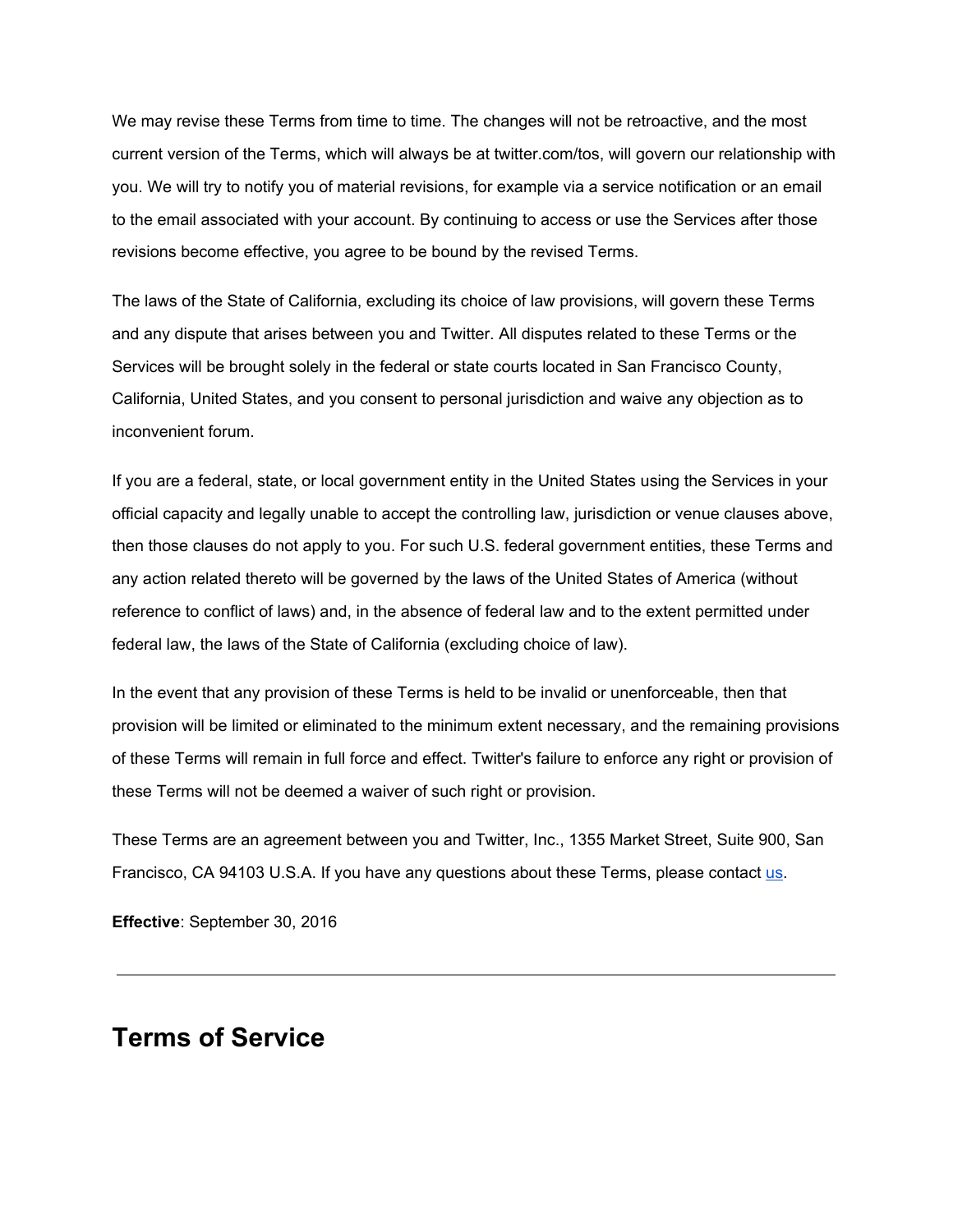#### **(if you live outside of the US)**

These Terms of Service ("Terms") govern your access to and use of our services, including our various websites, SMS, APIs, email notifications, applications, buttons, widgets, ads, commerce services, and our other covered services (https://support.twitter.com/articles/20172501) that link to these Terms (collectively, the "Services"), and any information, text, links, graphics, photos, videos, or other materials or arrangements of materials uploaded, downloaded or appearing on the Services (collectively referred to as "Content"). By using the Services you agree to be bound by these Terms.

[1. Who May Use the Services](https://gazebo-preflight.smf1.twitter.com/tos?lang=en#intlWho)

- [2. Privacy](https://gazebo-preflight.smf1.twitter.com/tos?lang=en#intlPrivacy)
- [3. Content on the Services](https://gazebo-preflight.smf1.twitter.com/tos?lang=en#intlContent)
- [4. Using the Services](https://gazebo-preflight.smf1.twitter.com/tos?lang=en#intlUsing)
- [5. Disclaimers and Limitations of Liability](https://gazebo-preflight.smf1.twitter.com/tos?lang=en#intlDisclaimers)

#### [6. General](https://gazebo-preflight.smf1.twitter.com/tos?lang=en#intlGeneral)

# **1. Who May Use the Services**

You may use the Services only if you agree to form a binding contract with Twitter and are not a person barred from receiving services under the laws of the applicable jurisdiction. If you are accepting these Terms and using the Services on behalf of a company, organization, government, or other legal entity, you represent and warrant that you are authorized to do so.

# **2. Privacy**

Our [Privacy Policy](https://twitter.com/privacy) (https://www.twitter.com/privacy) describes how we handle the information you provide to us when you use our Services. You understand that through your use of the Services you consent to the collection and use (as set forth in the Privacy Policy) of this information, including the transfer of this information to the United States, Ireland, and/or other countries for storage, processing and use by Twitter and its affiliates.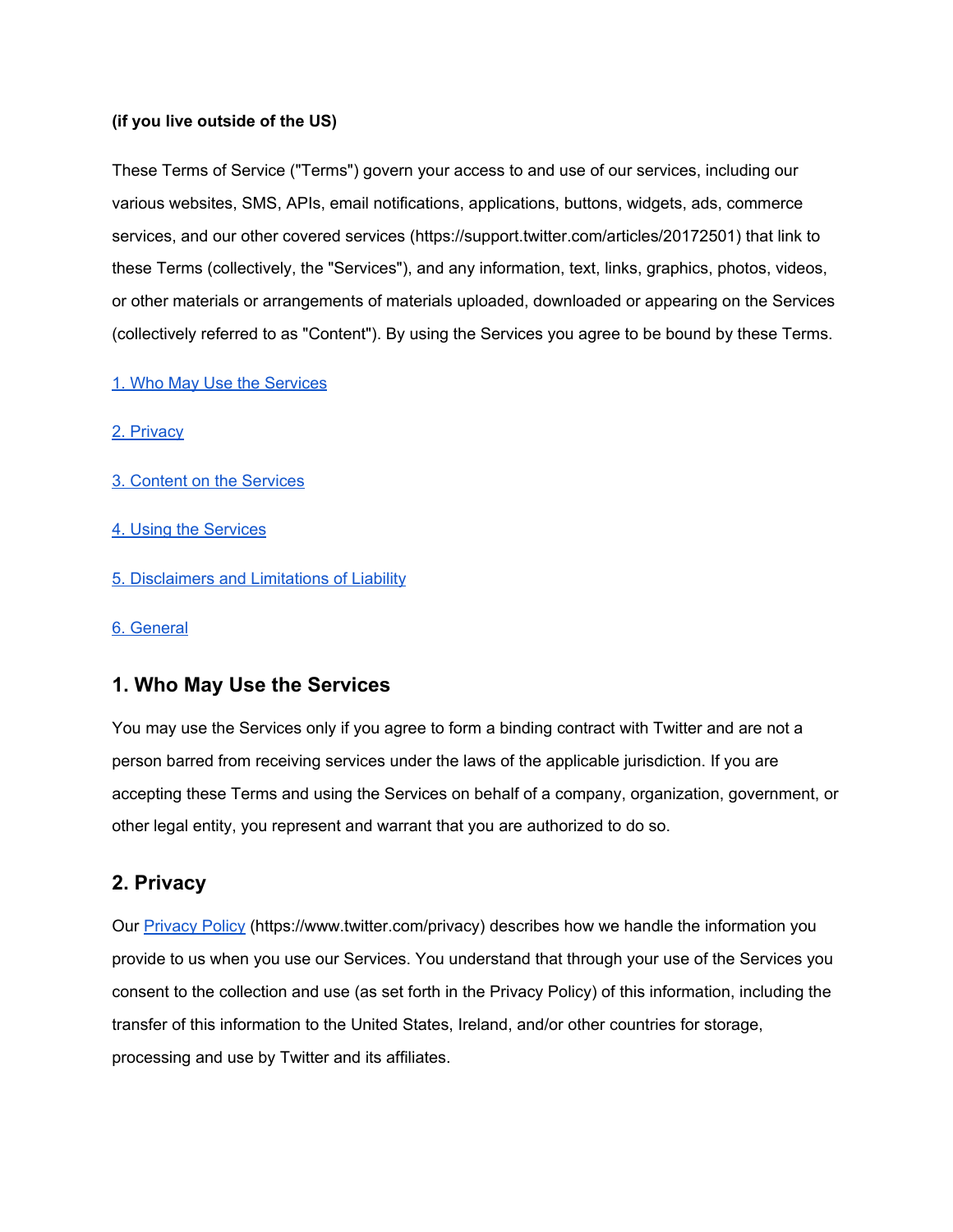## **3. Content on the Services**

You are responsible for your use of the Services and for any Content you provide, including compliance with applicable laws, rules, and regulations. You should only provide Content that you are comfortable sharing with others.

Any use or reliance on any Content or materials posted via the Services or obtained by you through the Services is at your own risk. We do not endorse, support, represent or guarantee the completeness, truthfulness, accuracy, or reliability of any Content or communications posted via the Services or endorse any opinions expressed via the Services. You understand that by using the Services, you may be exposed to Content that might be offensive, harmful, inaccurate or otherwise inappropriate, or in some cases, postings that have been mislabeled or are otherwise deceptive. All Content is the sole responsibility of the person who originated such Content. We may not monitor or control the Content posted via the Services and, we cannot take responsibility for such Content.

Twitter respects the intellectual property rights of others and expects users of the Services to do the same. We reserve the right to remove Content alleged to be infringing without prior notice, at our sole discretion, and without liability to you. We will respond to notices of alleged copyright infringement that comply with applicable law and are properly provided to us, as described in ou[r](https://support.twitter.com/articles/15795) [Copyright policy](https://support.twitter.com/articles/15795) (https://support.twitter.com/articles/15795). If you believe that your Content has been copied in a way that constitutes copyright infringement, please report this by visiting our Copyright reporting form [\(https://support.twitter.com/forms/dmca\)](https://support.twitter.com/forms/dmca) or contacting our designated copyright agent at:

Twitter, Inc.

Attn: Copyright Agent

1355 Market Street, Suite 900

San Francisco, CA 94103

Reports[:](https://support.twitter.com/forms/dmca) <https://support.twitter.com/forms/dmca>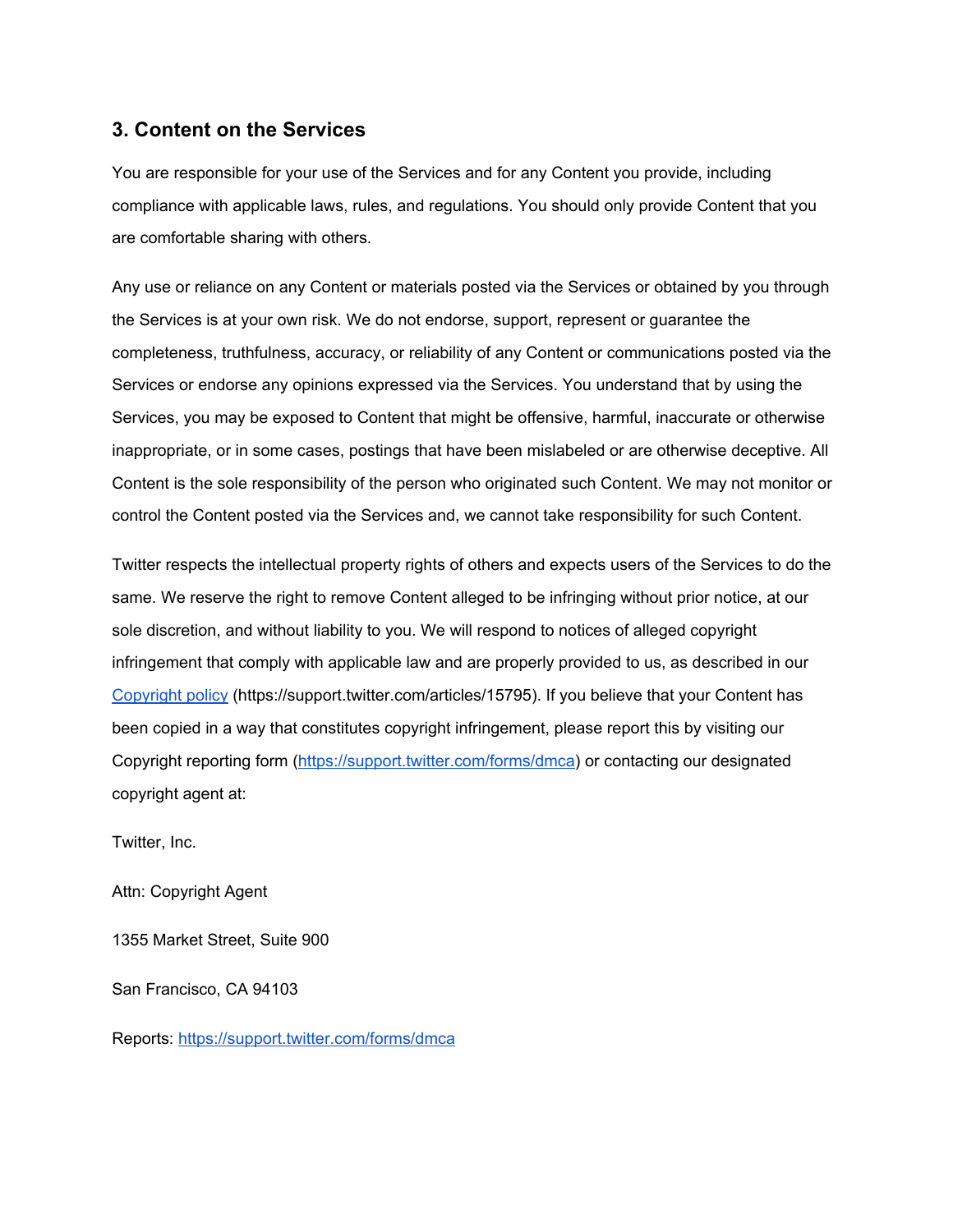Email: copyright@twitter.com

#### **Your Rights**

You retain your rights to any Content you submit, post or display on or through the Services. What's yours is yours -- you own your Content (and your photos and videos are part of the Content).

By submitting, posting or displaying Content on or through the Services, you grant us a worldwide, non-exclusive, royalty-free license (with the right to sublicense) to use, copy, reproduce, process, adapt, modify, publish, transmit, display and distribute such Content in any and all media or distribution methods (now known or later developed). This license authorizes us to make your Content available to the rest of the world and to let others do the same. You agree that this license includes the right for Twitter to provide, promote, and improve the Services and to make Content submitted to or through the Services available to other companies, organizations or individuals for the syndication, broadcast, distribution, promotion or publication of such Content on other media and services, subject to our terms and conditions for such Content use. Such additional uses by Twitter, or other companies, organizations or individuals, may be made with no compensation paid to you with respect to the Content that you submit, post, transmit or otherwise make available through the Services.

Twitter has an evolving set of rules for how ecosystem partners can interact with your Content on the Services. These rules exist to enable an open ecosystem with your rights in mind. You understand that we may modify or adapt your Content as it is distributed, syndicated, published, or broadcast by us and our partners and/or make changes to your Content in order to adapt the Content to different media. You represent and warrant that you have all the rights, power and authority necessary to grant the rights granted herein to any Content that you submit.

## **4. Using the Services**

Please review th[e](https://twitter.com/rules) [Twitter Rules,](https://twitter.com/rules) which are part of the User Agreement and outline what is prohibited on the Services. You may use the Services only in compliance with these Terms and all applicable laws, rules and regulations.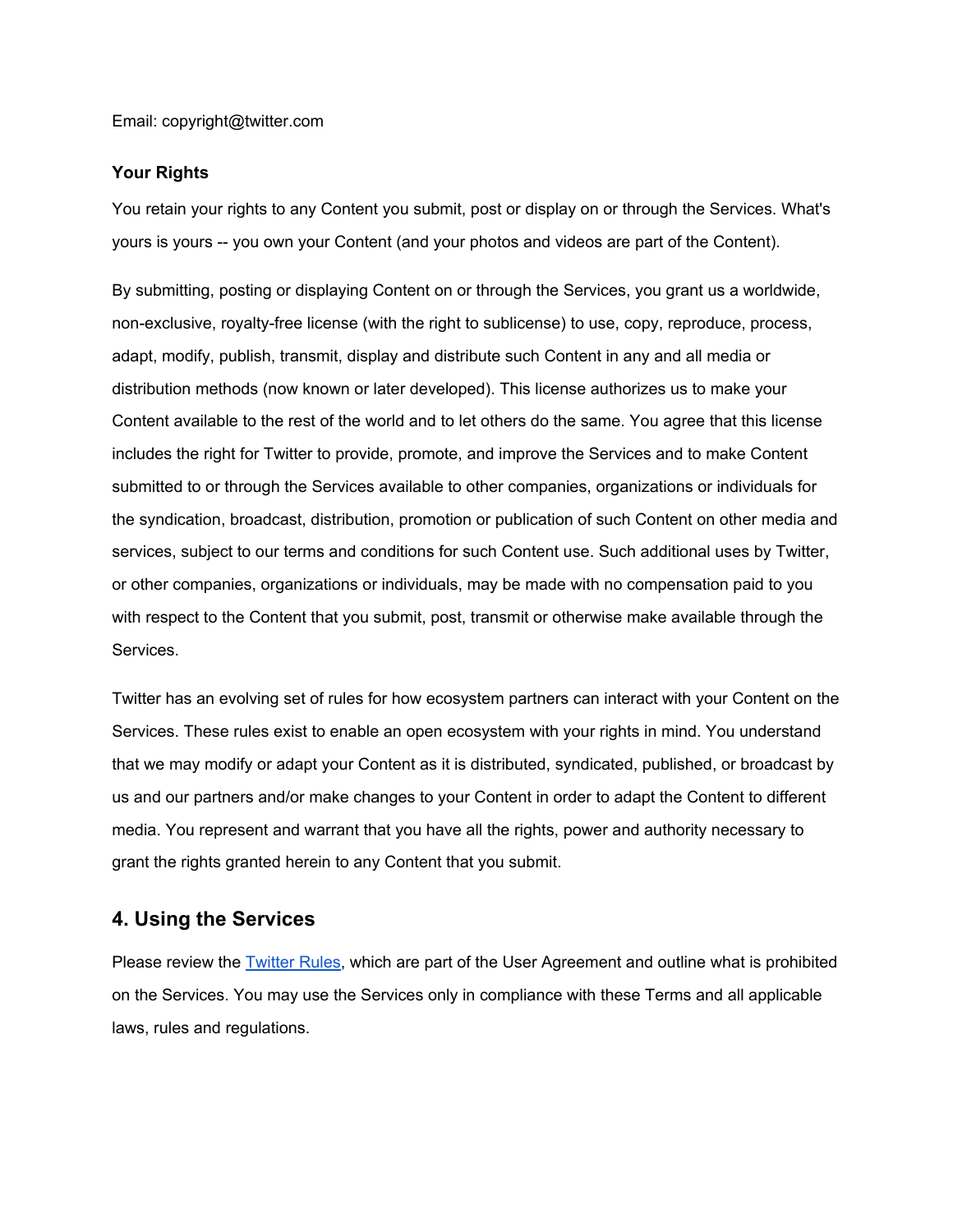Our Services evolve constantly. As such, the Services may change from time to time, at our discretion. We may stop (permanently or temporarily) providing the Services or any features within the Services to you or to users generally. We also retain the right to create limits on use and storage at our sole discretion at any time. We may also remove or refuse to distribute any Content on the Services, suspend or terminate users, and reclaim usernames without liability to you.

In consideration for Twitter granting you access to and use of the Services, you agree that Twitter and its third-party providers and partners may place advertising on the Services or in connection with the display of Content or information from the Services whether submitted by you or others. You also agree not to misuse our Services, for example, by interfering with them or accessing them using a method other than the interface and the instructions that we provide. You may not do any of the following while accessing or using the Services: (i) access, tamper with, or use non-public areas of the Services, Twitter's computer systems, or the technical delivery systems of Twitter's providers; (ii) probe, scan, or test the vulnerability of any system or network or breach or circumvent any security or authentication measures; (iii) access or search or attempt to access or search the Services by any means (automated or otherwise) other than through our currently available, published interfaces that are provided by Twitter (and only pursuant to the applicable terms and conditions), unless you have been specifically allowed to do so in a separate agreement with Twitter (NOTE: crawling the Services is permissible if done in accordance with the provisions of the robots.txt file, however, scraping the Services without the prior consent of Twitter is expressly prohibited); (iv) forge any TCP/IP packet header or any part of the header information in any email or posting, or in any way use the Services to send altered, deceptive or false source-identifying information; or (v) interfere with, or disrupt, (or attempt to do so), the access of any user, host or network, including, without limitation, sending a virus, overloading, flooding, spamming, mail-bombing the Services, or by scripting the creation of Content in such a manner as to interfere with or create an undue burden on the Services. We also reserve the right to access, read, preserve, and disclose any information as we reasonably believe is necessary to (i) satisfy any applicable law, regulation, legal process or governmental request, (ii) enforce the Terms, including investigation of potential violations hereof, (iii) detect, prevent, or otherwise address fraud, security or technical issues, (iv) respond to user support requests, or (v) protect the rights, property or safety of Twitter, its users and the public.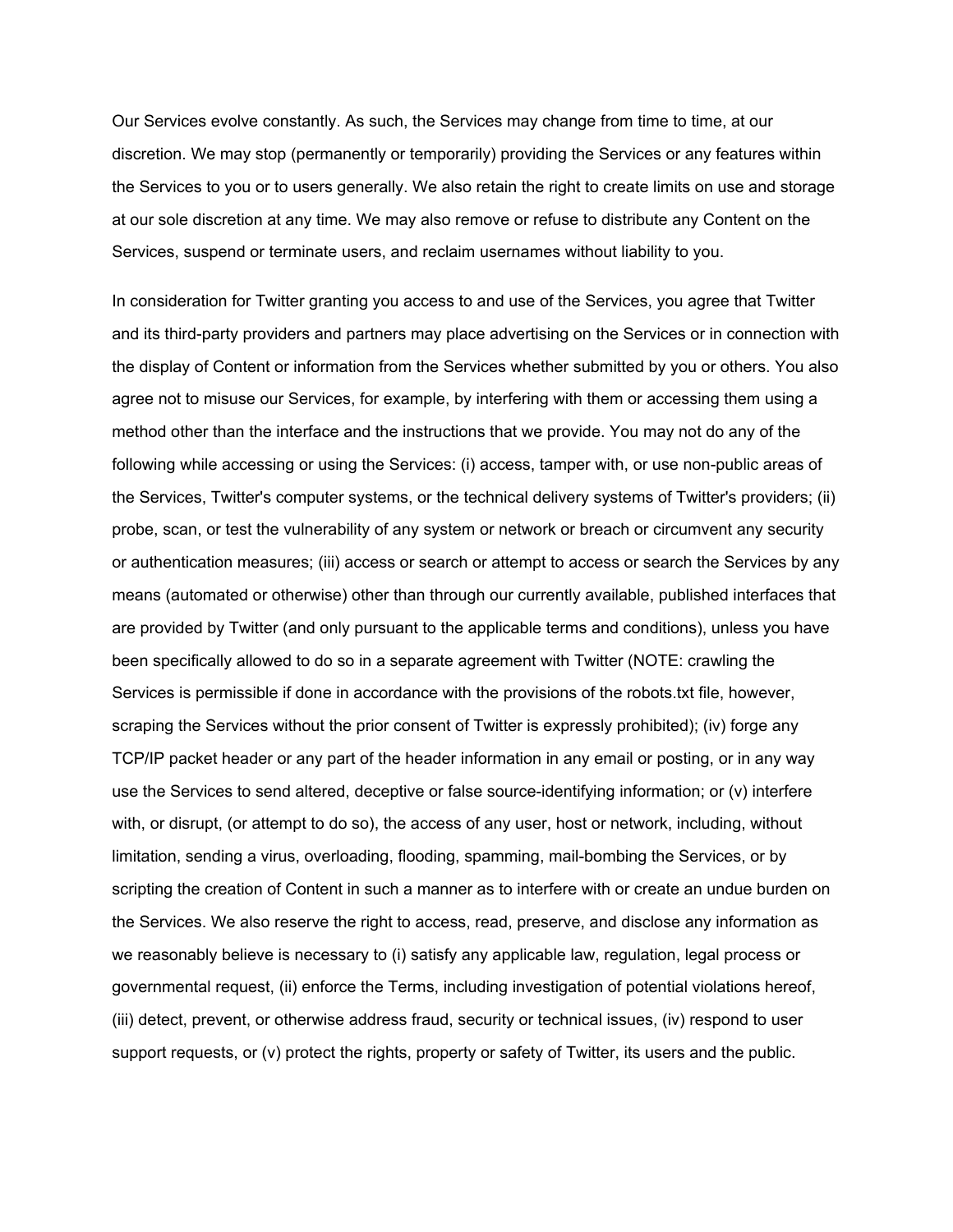Twitter does not disclose personally-identifying information to third parties except in accordance with our Privacy Policy.

If y[o](https://dev.twitter.com/web/overview)u use developer features of the Services, including but not limited to **[Twitter for Websites](https://dev.twitter.com/web/overview)** (https://dev.twitter.com/web/overview), [Twitter Cards](https://dev.twitter.com/cards/overview) (https://dev.twitter.com/cards/overview)[,](https://dev.twitter.com/streaming/public) [Public](https://dev.twitter.com/streaming/public) [API](https://dev.twitter.com/streaming/public) (https://dev.twitter.com/streaming/public), o[r](https://dev.twitter.com/web/sign-in) [Sign in with Twitter](https://dev.twitter.com/web/sign-in) (https://dev.twitter.com/web/sign-in), you agree to ou[r](https://dev.twitter.com/overview/terms/agreement) [Developer Agreement](https://dev.twitter.com/overview/terms/agreement) (https://dev.twitter.com/overview/terms/agreement) and **[Developer Policy](https://dev.twitter.com/overview/terms/policy)** (https://dev.twitter.com/overview/terms/policy). If you want to reproduce, modify, create derivative works, distribute, sell, transfer, publicly display, publicly perform, transmit, or otherwise use the Services or Content on the Services, you must use the interfaces and instructions we provide, except as permitted through the Twitter Services, these Terms, or the terms provided on [dev.twitter.com.](https://dev.twitter.com/)

If you use advertising features of the Services, you must agree to our [Twitter Master Services](https://ads.twitter.com/terms) [Agreement](https://ads.twitter.com/terms) (https://ads.twitter.com/terms).

If you use commerce features of the Services that require credit or debit card information, such as our Buy Now feature, you agree to our [Twitter Commerce Terms](https://support.twitter.com/articles/20171943) (https://support.twitter.com/articles/20171943).

#### **Your Account**

You may need to create an account to use some of our Services. You are responsible for safeguarding your account, so use a strong password and limit its use to this account. We cannot and will not be liable for any loss or damage arising from your failure to comply with the above.

You can control most communications from the Services. We may need to provide you with certain communications, such as service announcements and administrative messages. These communications are considered part of the Services and your account, and you may not be able to opt-out from receiving them. If you added your phone number to your account and you later change or deactivate that phone number, you must update your account information to help prevent us from communicating with anyone who acquires your old number.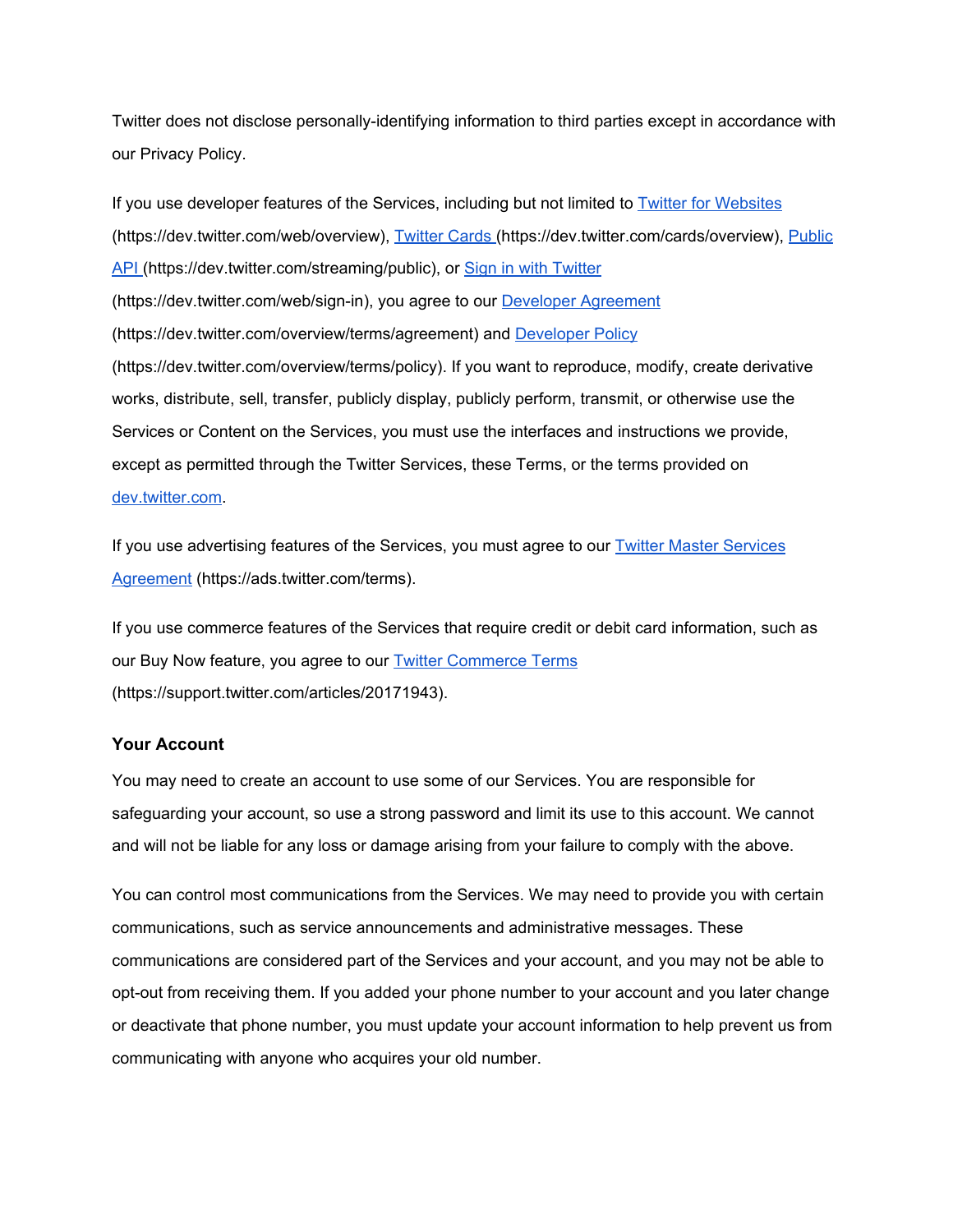#### **Your License to Use the Services**

Twitter gives you a personal, worldwide, royalty-free, non-assignable and non-exclusive license to use the software provided to you as part of the Services. This license has the sole purpose of enabling you to use and enjoy the benefit of the Services as provided by Twitter, in the manner permitted by these Terms.

The Services are protected by copyright, trademark, and other laws of both the United States and foreign countries. Nothing in the Terms gives you a right to use the Twitter name or any of the Twitter trademarks, logos, domain names, and other distinctive brand features. All right, title, and interest in and to the Services (excluding Content provided by users) are and will remain the exclusive property of Twitter and its licensors. Any feedback, comments, or suggestions you may provide regarding Twitter, or the Services is entirely voluntary and we will be free to use such feedback, comments or suggestions as we see fit and without any obligation to you.

#### **Ending These Terms**

You may end your legal agreement with Twitter at any time by deactivating your accounts and discontinuing your use of the Services. Se[e](http://support.twitter.com/articles/15358-how-to-deactivate-your-account)

<http://support.twitter.com/articles/15358-how-to-deactivate-your-account>for instructions on how to deactivate your account and the Privacy Policy for more information on what happens to your information.

We may suspend or terminate your account or cease providing you with all or part of the Services at any time for any or no reason, including, but not limited to, if we reasonably believe: (i) you have violat[e](https://twitter.com/rules)d these Terms or the **Twitter Rules**, (ii) you create risk or possible legal exposure for us; (iii) your account should be removed due to prolonged inactivity; or (iv) our provision of the Services to you is no longer commercially viable. We will make reasonable efforts to notify you by the email address associated with your account or the next time you attempt to access your account, depending on the circumstances. In all such cases, the Terms shall terminate, including, without limitation, your license to use the Services, except that the following sections shall continue to apply: II, III, V, and VI.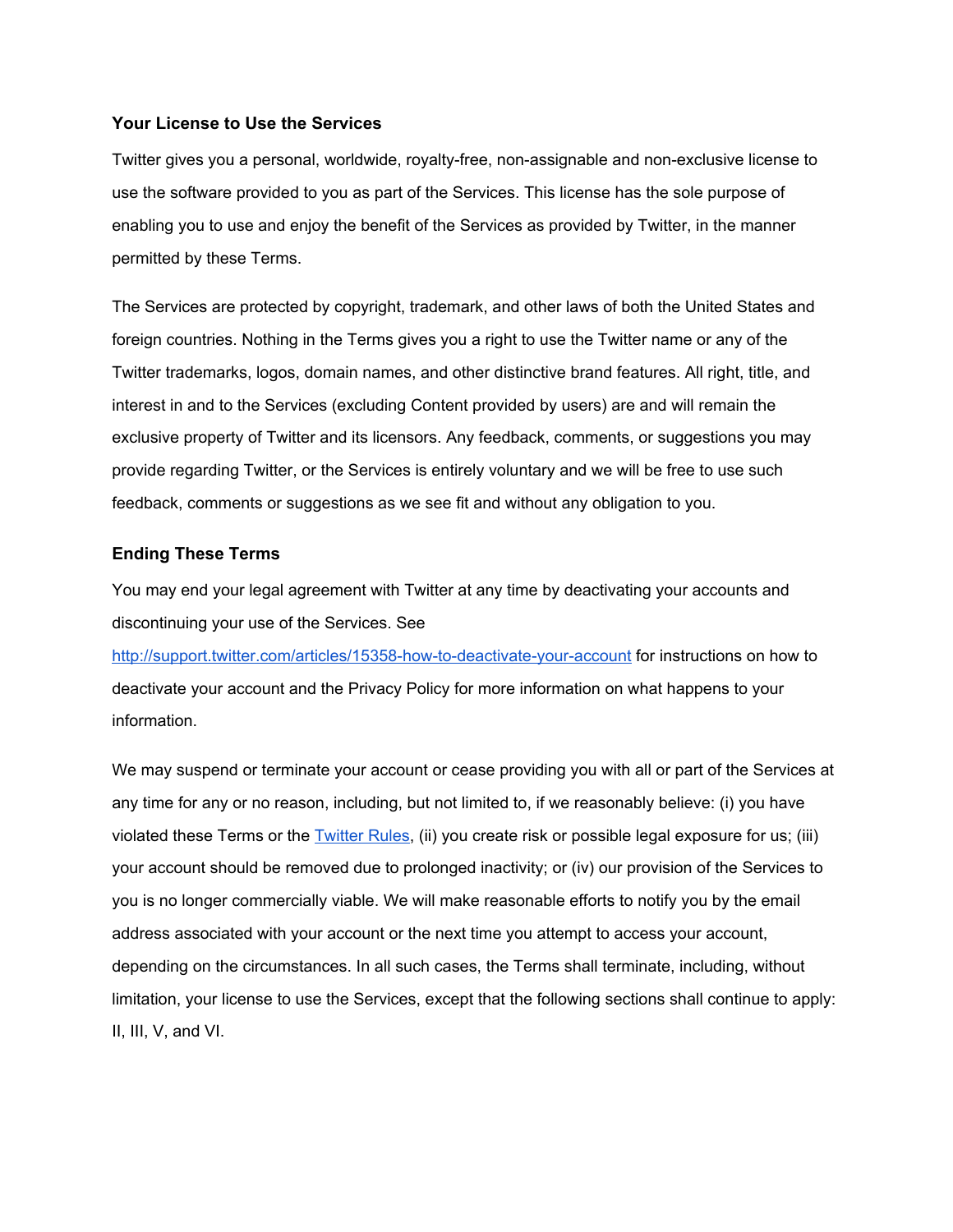# **5. Disclaimers and Limitations of Liability**

#### **The Services are Available "AS-IS"**

Your access to and use of the Services or any Content are at your own risk. You understand and agree that the Services are provided to you on an "AS IS" and "AS AVAILABLE" basis. The "Twitter Entities" refers to Twitter, its parents, affiliates, related companies, officers, directors, employees, agents, representatives, partners, and licensors. Without limiting the foregoing, to the maximum extent permitted under applicable law, THE TWITTER ENTITIES DISCLAIM ALL WARRANTIES AND CONDITIONS, WHETHER EXPRESS OR IMPLIED, OF MERCHANTABILITY, FITNESS FOR A PARTICULAR PURPOSE, OR NON-INFRINGEMENT. The Twitter Entities make no warranty or representation and disclaim all responsibility and liability for: (i) the completeness, accuracy, availability, timeliness, security or reliability of the Services or any Content; (ii) any harm to your computer system, loss of data, or other harm that results from your access to or use of the Services or any Content; (iii) the deletion of, or the failure to store or to transmit, any Content and other communications maintained by the Services; and (iv) whether the Services will meet your requirements or be available on an uninterrupted, secure, or error-free basis. No advice or information, whether oral or written, obtained from the Twitter Entities or through the Services, will create any warranty or representation not expressly made herein.

#### **Limitation of Liability**

THE TWITTER ENTITIES SHALL NOT BE LIABLE FOR ANY INDIRECT, INCIDENTAL, SPECIAL, CONSEQUENTIAL OR PUNITIVE DAMAGES, OR ANY LOSS OF PROFITS OR REVENUES, WHETHER INCURRED DIRECTLY OR INDIRECTLY, OR ANY LOSS OF DATA, USE, GOOD-WILL, OR OTHER INTANGIBLE LOSSES, RESULTING FROM (i) YOUR ACCESS TO OR USE OF OR INABILITY TO ACCESS OR USE THE SERVICES; (ii) ANY CONDUCT OR CONTENT OF ANY THIRD PARTY ON THE SERVICES, INCLUDING WITHOUT LIMITATION, ANY DEFAMATORY, OFFENSIVE OR ILLEGAL CONDUCT OF OTHER USERS OR THIRD PARTIES; (iii) ANY CONTENT OBTAINED FROM THE SERVICES; OR (iv) UNAUTHORIZED ACCESS, USE OR ALTERATION OF YOUR TRANSMISSIONS OR CONTENT. THE LIMITATIONS OF THIS SUBSECTION SHALL APPLY TO ANY THEORY OF LIABILITY, WHETHER BASED ON WARRANTY, CONTRACT, STATUTE, TORT (INCLUDING NEGLIGENCE) OR OTHERWISE, AND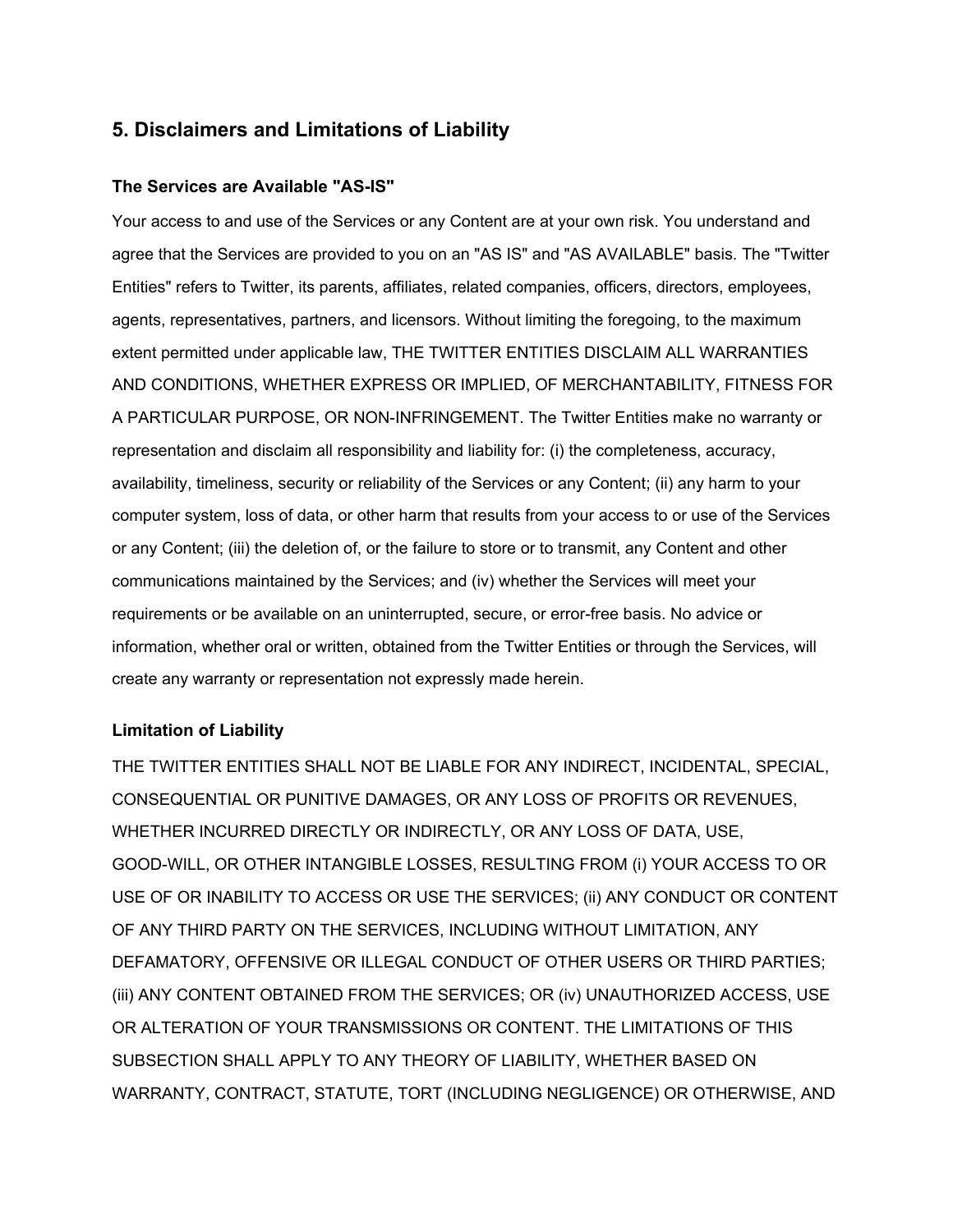WHETHER OR NOT THE TWITTER ENTITIES HAVE BEEN INFORMED OF THE POSSIBILITY OF ANY SUCH DAMAGE, AND EVEN IF A REMEDY SET FORTH HEREIN IS FOUND TO HAVE FAILED OF ITS ESSENTIAL PURPOSE.

SOME JURISDICTIONS DO NOT ALLOW EXCLUSION OF IMPLIED WARRANTIES OR LIMITATIONS ON THE DURATION OF IMPLIED WARRANTIES, SO THE ABOVE DISCLAIMERS MAY NOT APPLY TO YOU IN THEIR ENTIRETIES, BUT WILL APPLY TO THE MAXIMUM EXTENT PERMITTED BY APPLICABLE LAW

# **6. General**

We may revise these Terms from time to time. The changes will not be retroactive, and the most current version of the Terms, which will always be a[t](https://twitter.com/tos) [twitter.com/tos,](https://twitter.com/tos) will govern our relationship with you. We will try to notify you of material revisions, for example via a service notification or an email to the email associated with your account. By continuing to access or use the Services after those revisions become effective, you agree to be bound by the revised Terms.

In the event that any provision of these Terms is held to be invalid or unenforceable, then that provision will be limited or eliminated to the minimum extent necessary, and the remaining provisions of these Terms will remain in full force and effect. Twitter's failure to enforce any right or provision of these Terms will not be deemed a waiver of such right or provision.

These Terms are an agreement between you and Twitter International Company, an Irish company with its registered office at The Academy, 42 Pearse Street, Dublin 2, Ireland. If you have any questions about these Terms, please contac[t](https://support.twitter.com/forms) [us.](https://support.twitter.com/forms)

**Effective**: September 30, 2016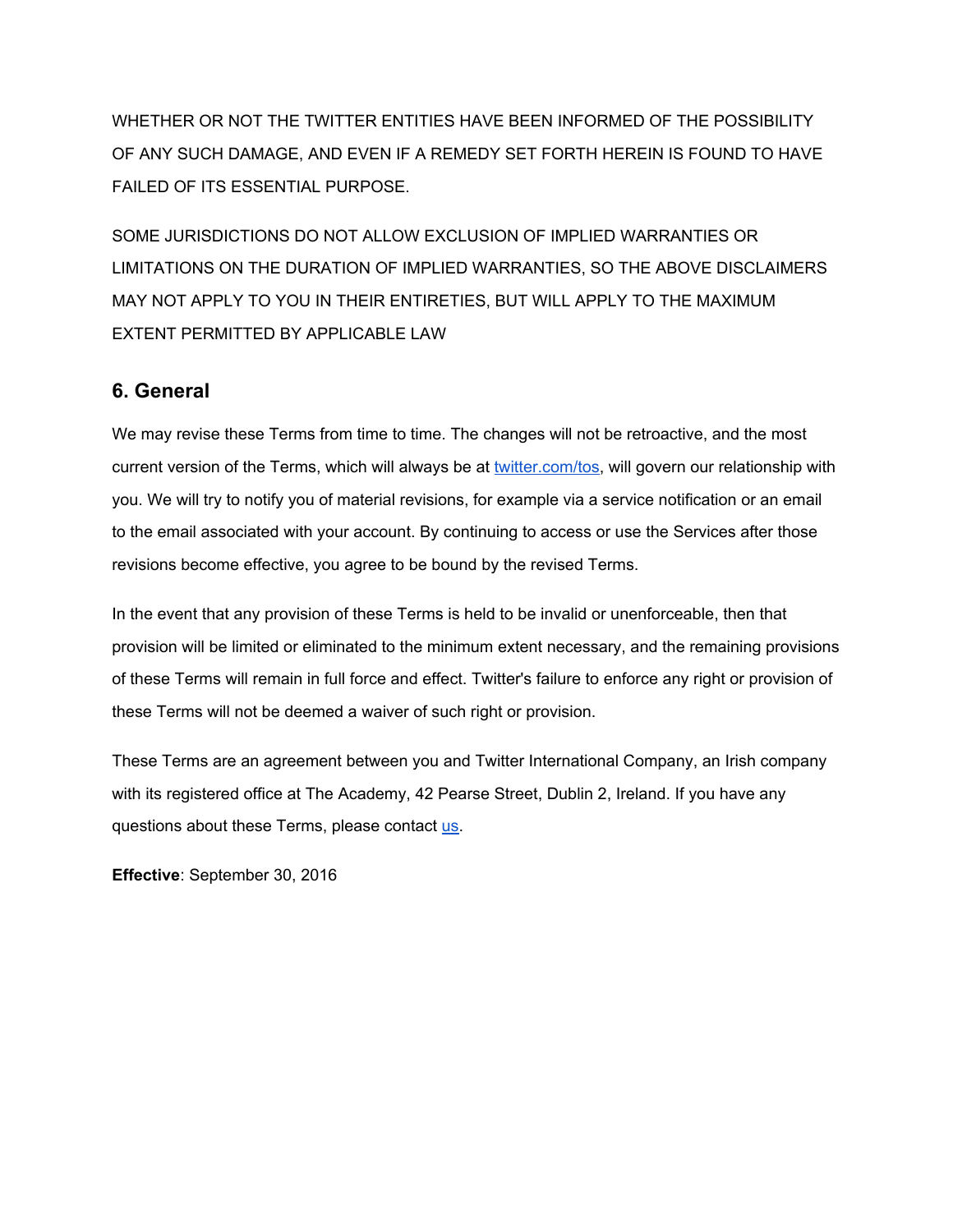# <span id="page-17-0"></span>**Twitter Privacy Policy**

Our Services instantly connect people everywhere to what's most meaningful to them. For example, any registered user of Twitter can send a Tweet, which is public by default, and can include a message of 140 characters or less and content like photos, videos, and links to other websites.

What you share on Twitter may be viewed all around the world instantly. You are what you Tweet!

This Privacy Policy describes how and when we collect, use, and share your information across our websites, SMS, APIs, email notifications, applications, buttons, embeds, ads, and our [other](https://support.twitter.com/articles/20172501) covered [services](https://support.twitter.com/articles/20172501) that link to this Policy (collectively, the "Services"), and from our partners and other third parties. For example, you send us information when you use our Services on the web, via SMS, or from an application such as Twitter for Mac, Twitter for Android, or TweetDeck. When using any of our Services you consent to the collection, transfer, storage, disclosure, and use of your information as described in this Privacy Policy. This includes any information you choose to provide that is deemed sensitive under applicable law.

When this policy mentions "we" or "us," it refers to the controller of your information under this policy. If you live in the United States, your information is controlled by Twitter, Inc., 1355 Market Street, Suite 900, San Francisco, CA 94103 U.S.A. If you live outside the United States, the data controller responsible for your information is Twitter International Company, an Irish company with its registered office at One Cumberland Place, Fenian Street, Dublin 2 D02 AX07 Ireland. Despite this, you alone control and are responsible for the posting of your Tweets and other content you submit through the [Service](https://twitter.com/tos)s, as provided in the Terms of Service and [Twitter](https://twitter.com/rules) [Rules](https://twitter.com/rules).

Irrespective of which country you live in, you authorize us to transfer, store, and use your information in the United States, Ireland, and any other country where we operate. In some of these countries, the privacy and data protection laws and rules regarding when government authorities may access data may vary from those in the country where you live. Learn more about our global operations and data transfer [here](https://support.twitter.com/articles/20174632).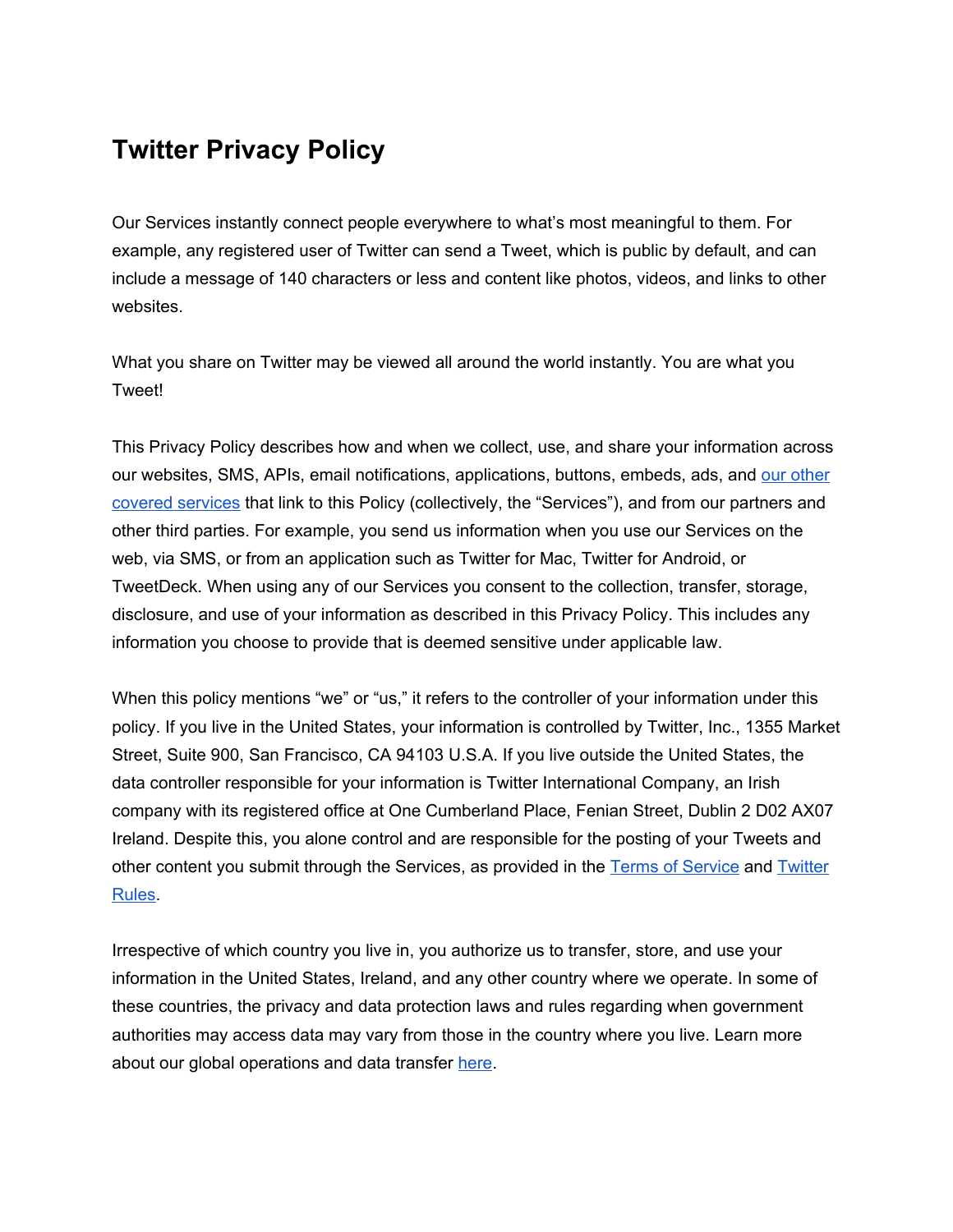If you have any questions or comments about this Privacy Policy, please submit a request through our form, available at <https://support.twitter.com/forms/privacy>.

# **Information Collection and Use**

We collect and use your information below to provide, understand, and improve our Services.

**Basic Account Information:** If you choose to create a Twitter account, you must provide us with some personal information, such as your name, username, password, email address, or phone number. On Twitter, your name and username are always listed publicly, including on your profile page and in search results, and you can use either your real name or a pseudonym. You can create and manage multiple Twitter accounts. If you use Digits by [Twitter,](https://get.digits.com/) the contact information you provide to log in is not public. Some of our product features, such as searching and viewing public Twitter user profiles or watching a broadcast on Periscope's website, do not require you to create an account.

**Contact Information:** You may use your contact information, such as your email address or phone number, to customize your account or enable certain account features, for example, fo[r](https://support.twitter.com/articles/20170388) login [verification](https://support.twitter.com/articles/20170388) or **[Twitter](https://support.twitter.com/articles/14589) via SMS**. If you provide us with your phone number, you agree to receive text messages to that number from us. We may use your contact information to send you information about our Services, to market to you, to help prevent spam, fraud, or abuse, and to help others find your account, including through third-party services and client applications. You may use your settings for [email](https://twitter.com/settings/notifications) and mobile [notifications](https://twitter.com/settings/devices) to control notifications you receive from Twitter. You may also unsubscribe from a notification by following the instructions contained within the notification or the instructions on our website. Your Discoverability privacy [settings](https://twitter.com/settings/safety) control whether others can find you on Twitter by your email address or phone number.

**Additional Information:** You may choose to provide us with additional information to help improve and personalize your experience across our Services. For example, you may choose to upload and sync your address book so that we can help you find and connect with users you know or help other users find and connect with you. We may later personalize content, such as making suggestions or showing user accounts and Tweets for you and other users, based on imported address book contacts. You can delete your imported address book contacts at any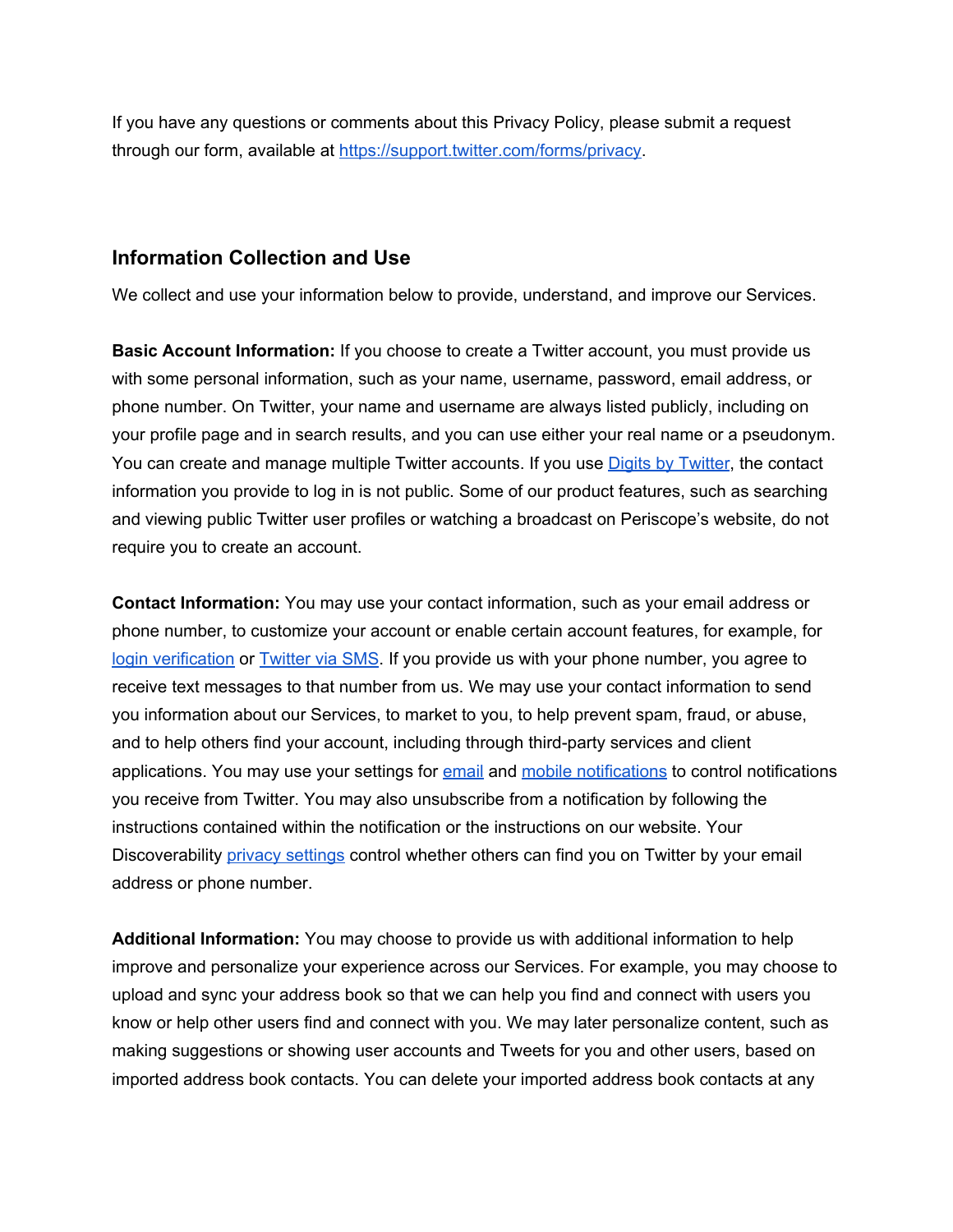time by visiting your Contacts Dashboard at [https://twitter.com/settings/contacts\\_dashboard.](https://twitter.com/settings/contacts_dashboard) If you email us, we may keep your message, email address, and contact information to respond to your request. If you connect your account on our Services to your account on another service, the other service may send us information that you authorize for use in the Services. This information may enable cross-posting or otherwise help us improve the Services, and is deleted from our Services within a few weeks of your disconnecting from our Services your account on the other service.

**Tweets, Following, Lists, Profile, and Other Public Information:** Twitter is primarily designed to help you share information with the world. Most of the information you provide us through Twitter is information you are asking us to make public. You may provide us with profile information such as a short biography, your location, your website, date of birth, or a picture. Additionally, your public information includes the messages you Tweet; the metadata provided with Tweets, such as when you Tweeted and the client application you used to Tweet; information about your account, such as creation time, language, country, and time zone; and the lists you create, people you follow, Tweets you Like or Retweet, and Periscope broadcasts you click or otherwise engage with (such as by commenting or hearting) on Twitter. Twitter broadly and instantly disseminates your public information to a wide range of users, customers, and services, including search engines, developers, and publishers that integrate Twitter content into their services, and organizations such as universities, public health agencies, and market research firms that analyze the information for trends and insights. When you share information or content like photos, videos, and links via the Services, you should think carefully about what you are making public. We may use this information to make [inferences,](https://twitter.com/your_twitter_data) like what topics you may be interested in. Our default is almost always to make the information you provide through the Services public for as long as you do not delete it, but we generally give you [settings](https://twitter.com/settings/safety) or features, like [protected](https://support.twitter.com/articles/14016) Tweets, to make the information more private if you want. For certain profile information fields we provide you with visibility [settings](https://support.twitter.com/articles/20172733) to select who can see this information in your profile. If you provide us with profile information and you don't see a visibility setting, that information is public. You can change the **[language](https://support.twitter.com/articles/119137)** and time [zone](https://support.twitter.com/articles/20169405) associated with your account at any time using your account settings, available at [https://twitter.com/settings/account.](https://twitter.com/settings/account)

**Direct Messages and Non-Public Communications:** We provide certain features that allow you to communicate more privately. For example, you can use Direct Messages to have private conversations with other Twitter users. When you privately communicate with others through our Services, such as by sending and receiving Direct Messages, we will store and process your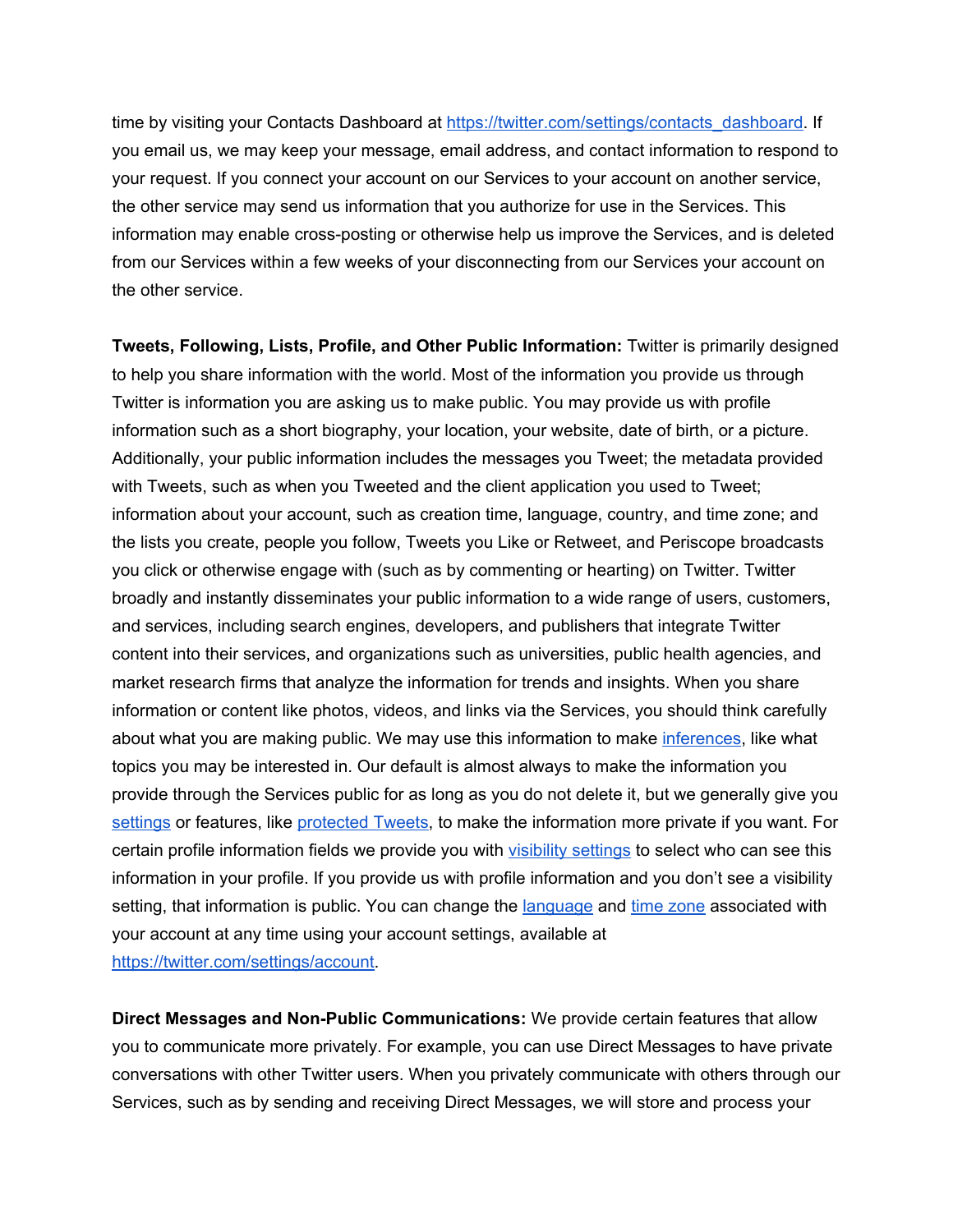communications, and information related to them. Please note that if you interact with public Twitter content shared with you via Direct Message, for instance by liking a Tweet shared via Direct Message, those interactions may be public. When you use features like Direct Messages to communicate privately, please remember that recipients may copy, store, and re-share the contents of your communications.

**Location Information:** We may receive information about your location. For example, you may choose to publish your location in your Tweets and in your Twitter profile. You may also tell us your location when you set your trend location on Twitter.com. We may also determine location by using other data from your device, such as precise location information from GPS, information about wireless networks or cell towers near your mobile device, or your IP address. We may use and store information about your location to provide features of our Services, such as allowing you to Tweet with your location, and to improve and customize the Services, for example, with more relevant content like local trends, stories, ads, and suggestions for people to follow. Learn more about our use of location [here](https://support.twitter.com/articles/78525), and how to set your location preferences [here](https://support.twitter.com/articles/118492).

**Links:** We may keep track of how you interact with links across our Services, including our email notifications, third-party services, and client applications, by redirecting clicks or through other means. We do this to help improve our Services, to provide more relevant advertising, and to be able to share aggregate click statistics such as how many times a particular link was clicked on. Links, Tweets, and non-public communications like Direct Messages shared on the Services will be processed and links shortened to a [http://t.co](http://t.co/) link.

**Cookies:** Like many websites, we use cookies and similar technologies to collect additional website usage data and to improve our Services, but we do not require cookies for many parts of our Services such as searching and looking at public user profiles. A cookie is a small data file that is transferred to your computer or mobile device. We may use both session cookies and persistent cookies to better understand how you interact with our Services, to monitor aggregate usage by our users and web traffic routing on our Services, and to customize and improve our Services. Although most web browsers automatically accept cookies, some browsers' settings can be modified to decline cookies or alert you when a website is attempting to place a cookie on your computer. However, some Services may not function properly if you disable cookies. You can control how we personalize your Twitter experience and ads by using your Personalization and Data settings, which are available at <https://twitter.com/personalization> whether or not you have a Twitter account. We respond to these settings rather than the Do Not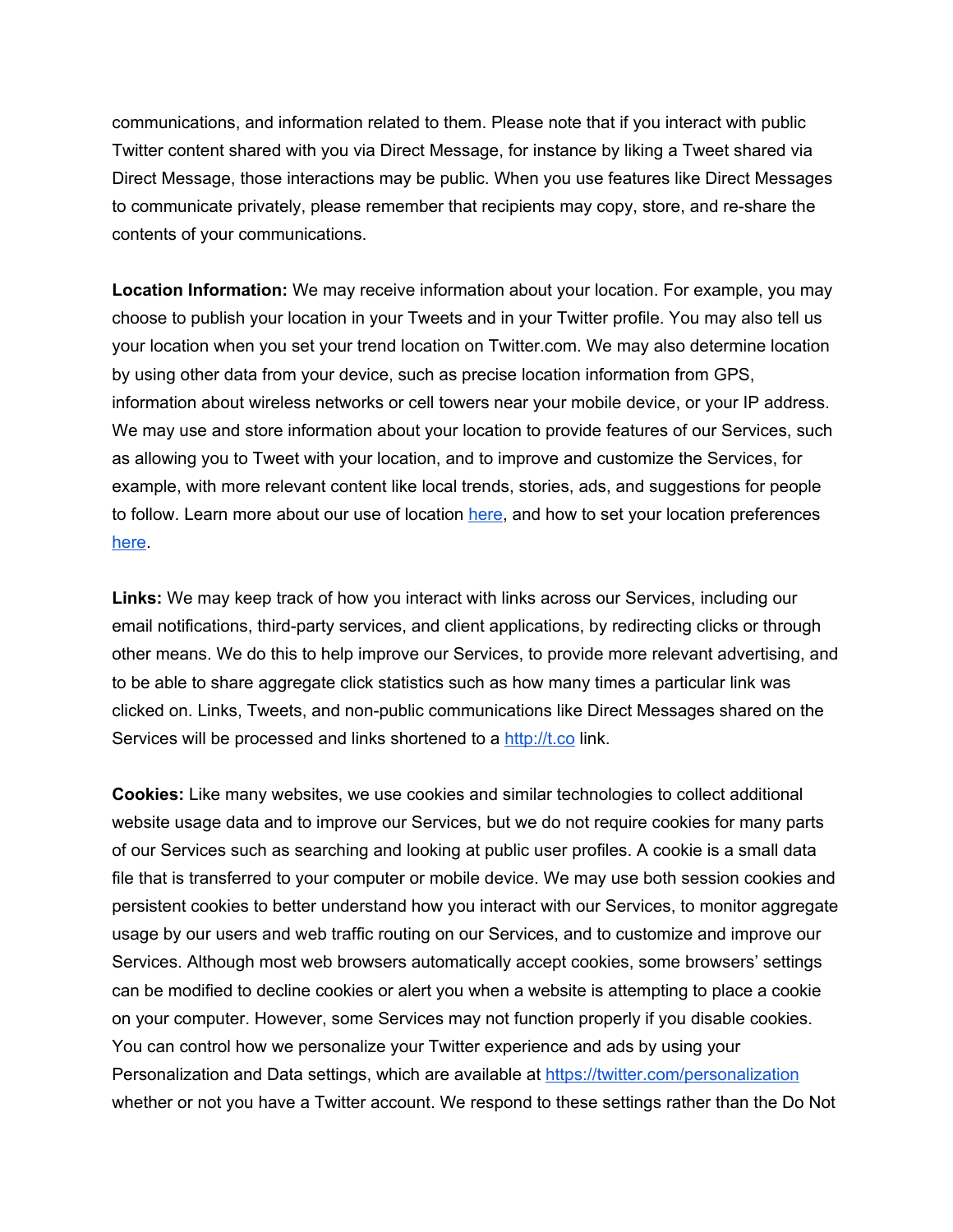Track browser option, which we no longer support. Learn more about how we use cookies and similar technologies [here.](https://support.twitter.com/articles/20170514)

**Using Our Services:** We receive information when you view content on or otherwise interact with our Services, even if you have not created an account ("Log Data"). For example, when you visit our websites, sign into our Services, interact with our email notifications, use your account to authenticate to a third-party website, application, or service, or visit a third-party website, application, or service that includes Twitter content, we may receive information about you. This Log Data may include your IP address, browser type, operating system, the referring web page, pages visited, location, your mobile carrier, device information (including device and application IDs), search terms, or cookie information. We also receive Log Data when you click on, view or interact with links on our Services, including links to third-party applications, such as when you choose to install another application through Twitter. We use Log Data to make inferences, like what topics you may be interested in, and to customize the content we show you, including ads. You can learn about the interests we have inferred about you from your activity on and off of Twitter in Your Twitter Data, available at [https://twitter.com/your\\_twitter\\_data.](https://twitter.com/your_twitter_data) We keep Log Data as needed for the purposes described in this Privacy Policy. We will either delete Log Data or remove any common account identifiers, such as your username, full IP address, email address, or phone number, after a maximum of 18 months, if not sooner.

**Twitter for Web Data:** We may personalize the Services for you based on your visits to third-party websites that integrate Twitter content such as embedded timelines or Tweet buttons. When you view our content on these websites, we may receive Log Data that includes the web page you visited. We never associate this web browsing history with your name, email address, phone number, or Twitter handle, and we delete, obfuscate, or aggregate it after no longer than 30 days. We may use interests or other information that we derive from this data to improve our Services and personalize content for you, such as suggestions for people to follow, advertising, and other content you may be interested in. You can see and control interests that we use to personalize your experience in Your Twitter Data, available at [https://twitter.com/your\\_twitter\\_data.](https://twitter.com/your_twitter_data) You can also control whether we keep track of your visits to websites with Twitter content by using your Personalization and Data settings, available at [https://twitter.com/personalization.](https://twitter.com/personalization)

**Advertising:** Our Services are supported by advertising. We may use the information described in this Privacy Policy to help make our advertising more relevant to you, to measure its effectiveness, and to help recognize your devices to serve you ads on and off of Twitter. We do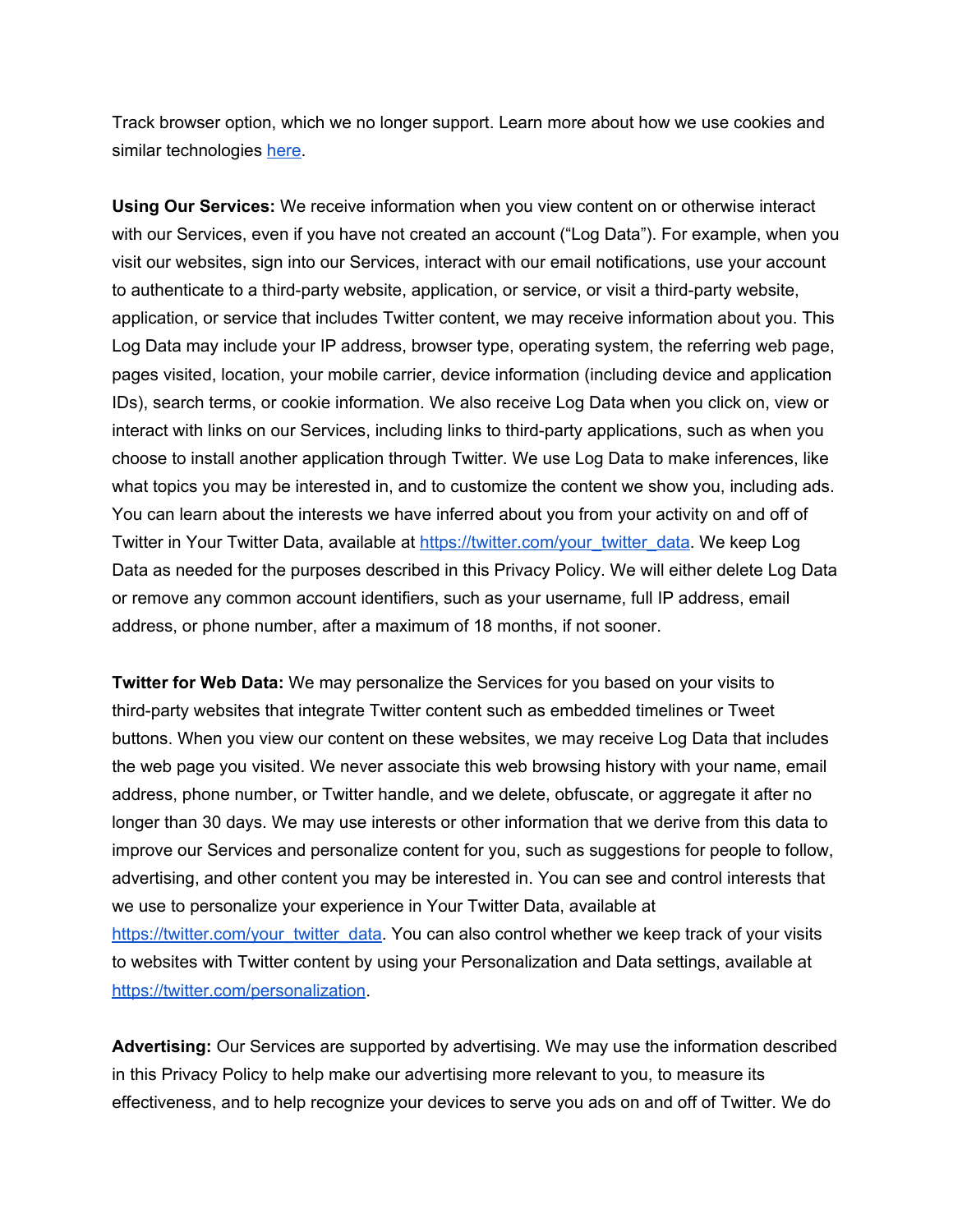not use the content you share privately in Direct Messages to serve you ads. Our Twitter Ads Policy also prohibits advertisers from targeting ads based on categories we consider [sensitive](https://support.twitter.com/articles/20170368), such as race, religion, politics, sex life, or health. Twitter adheres to the Digital Advertising Alliance Self-Regulatory Principles for Online Behavioral Advertising (also referred to as "interest-based advertising"). If you prefer, you can opt out of interest-based advertising by unchecking Personalize Ads in your Personalization and Data settings, available at <https://twitter.com/personalization> or through the DAA's consumer choice tool at [https://optout.aboutads.info.](https://optout.aboutads.info/) We will not use information from the browser (and for logged in users, the account) on which you opt out for interest-based advertising, and that browser or account will not be eligible to receive interest-based ads from Twitter. Learn more about your privacy options for interest-based ads [here](https://support.twitter.com/articles/20170514#privacy-options) and about how ads work on our Services [here.](https://business.twitter.com/en/help/troubleshooting/how-twitter-ads-work.html)

**Third-Parties and Affiliates:** We may receive information about you from third parties, such as other Twitter users, partners (including ad partners), or our *[corporate](https://support.twitter.com/articles/20172501) affiliates*. For example, other users may share or disclose information about you, such as when they mention you, share a photo of you, or tag you in a photo. Your privacy [settings](https://twitter.com/settings/safety) control who can tag you in a photo. Our ad partners and affiliates may share information with us such as a browser cookie ID, mobile device ID, or cryptographic hash of an email address, as well as demographic or interest data and content viewed or actions taken on a website or app. Our ad partners, particularly our advertisers, may enable us to collect similar information directly from their website or app by integrating our advertising technology.

**Personalizing Across Your Devices:** When you log into your account with a browser or device, we will associate that browser or device with your account for purposes such as authentication and personalization. Depending on your settings, we may also personalize your experience on, and based on information from, other browsers or devices besides the ones you use to log into Twitter. For example, if you visit websites with sports content on your laptop, we may show you sports-related ads on Twitter for Android. You can control whether we link your account to browsers or devices other than the ones you use to log into Twitter (or if you're logged out, whether we link the browser or device you're currently using to any other devices) through your Personalization and Data settings, available at [https://twitter.com/personalization.](https://twitter.com/personalization)

## **Information Sharing and Disclosure**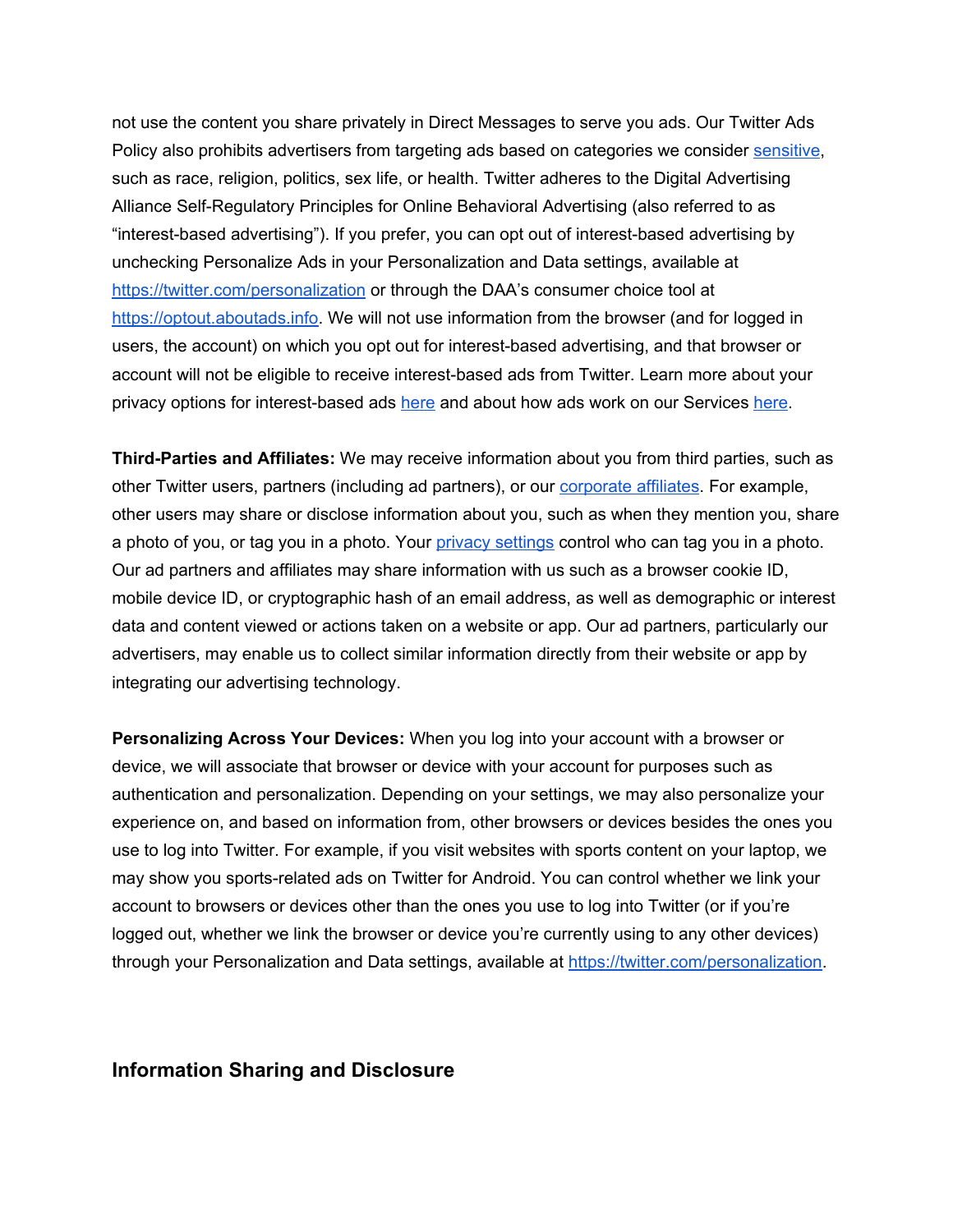We do not disclose your private personal information except in the limited circumstances described here.

**User Consent or Direction:** We may share or disclose your information at your direction, such as when you authorize a third-party web client or application to access your account or when you direct us to share your feedback with a business. When you use Digits by Twitter to sign up for or log in to a third-party application, you are directing us to share your contact information, such as your phone number, with that application. If you've shared information, like Direct Messages or protected Tweets, with another user who accesses Twitter through a third-party service, keep in mind that the information may be shared with the third-party service.

**Service Providers:** We engage service providers to perform functions and provide services to us in the United States, Ireland, and other countries. For example, we use a variety of third-party services to help provide our Services, such as hosting our various blogs and wikis, and to help us understand and improve the use of our Services, such as Google Analytics. We may share your private personal information with such service providers subject to obligations consistent with this Privacy Policy and any other appropriate confidentiality and security measures, and on the condition that the third parties use your private personal data only on our behalf and pursuant to our instructions. We share your payment information, including your credit or debit card number, card expiration date, CVV code, and billing address with payment services providers to process payments; prevent, detect and investigate fraud or other prohibited activities; facilitate dispute resolution such as chargebacks or refunds; and for other purposes associated with the acceptance of credit or debit cards.

**Law and Harm:** Notwithstanding anything to the contrary in this Privacy Policy, we may preserve or disclose your information if we believe that it is reasonably necessary to comply with a law, regulation, legal process, or [governmental](https://support.twitter.com/articles/41949) request; to protect the safety of any person; to address fraud, security or technical issues; or to protect our or our users' rights or property. However, nothing in this Privacy Policy is intended to limit any legal defenses or objections that you may have to a third party's, including a government's, request to disclose your information.

**Business Transfers and Affiliates:** In the event that we are involved in a bankruptcy, merger, acquisition, reorganization or sale of assets, your information may be sold or transferred as part of that transaction. This Privacy Policy will apply to your information as transferred to the new entity. We may also disclose information about you to our [corporate](https://support.twitter.com/articles/20172501) affiliates in order to help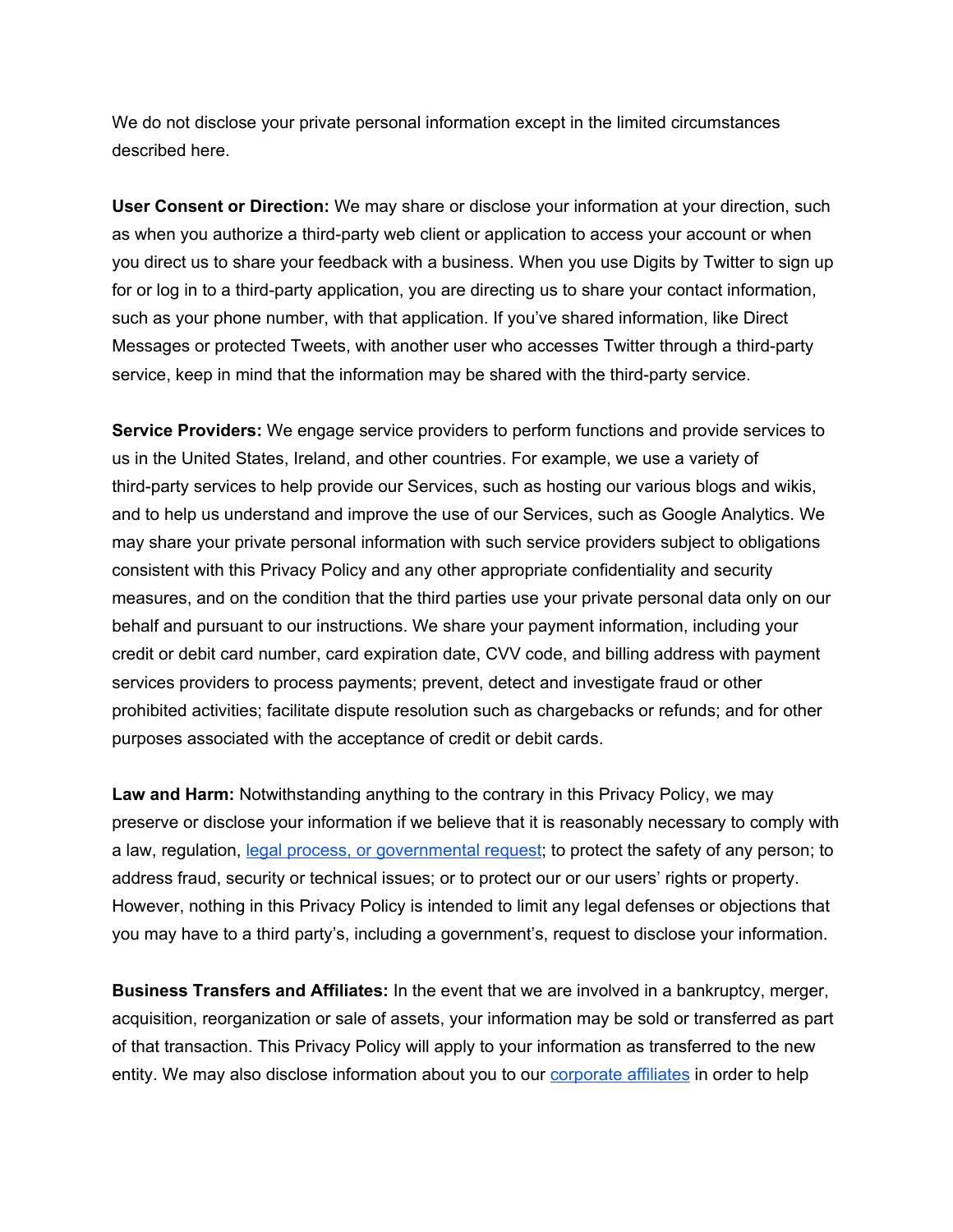provide, understand, and improve our Services and our affiliates' services, including the delivery of ads.

**Public Information:** We may share or disclose your public information, such as your public user profile information, public Tweets, or the people you follow or that follow you. Remember: your privacy and visibility settings control whether your Tweets and certain profile information are made public. Other information, like your name and username, is always public on Twitter, unless you delete your account, as described below.

**Non-Personal, Aggregated, or Device-Level Information:** We may share or disclose non-personal, aggregated, or device-level information such as the total number of times people engaged with a Tweet, the number of users who clicked on a particular link or voted on a poll in a Tweet (even if only one did), the characteristics of a device or its user when it is available to receive an ad, the topics that people are Tweeting about in a particular location, or aggregated or device-level reports to advertisers about users who saw or clicked on their ads. This information does not include your name, email address, phone number, or Twitter handle. We may, however, share non-personal, aggregated, or device-level information through partnerships with entities that may use data in their possession (including data you may have given them) to link your name, email address, or other personal information to the information we provide them. These partnerships require that they get your consent before doing so. You can control whether Twitter shares your information under these partnerships by using your Personalization and Data settings, available at [https://twitter.com/personalization.](https://twitter.com/personalization)

# **Accessing and Modifying Your Personal Information**

If you are a registered user of our Services, we provide you with tools and [account](https://twitter.com/account/settings) settings to access, correct, delete, or modify the personal information you provided to us and associated with your account. You can download certain account information, including your Tweets, by following the instructions [here.](https://support.twitter.com/articles/20170160-downloading-your-twitter-archive) You can learn more about the interests we have inferred about you in Your [Twitter](https://twitter.com/your_twitter_data) Data and request access to additional information [here.](https://support.twitter.com/forms/privacy)

You can also permanently delete your Twitter account. If you follow the instructions [here,](https://support.twitter.com/articles/15358-how-to-deactivate-your-account) your account will be deactivated and then deleted. When deactivated, your account, including your name, username, and public profile, is not viewable on Twitter.com. For up to 30 days after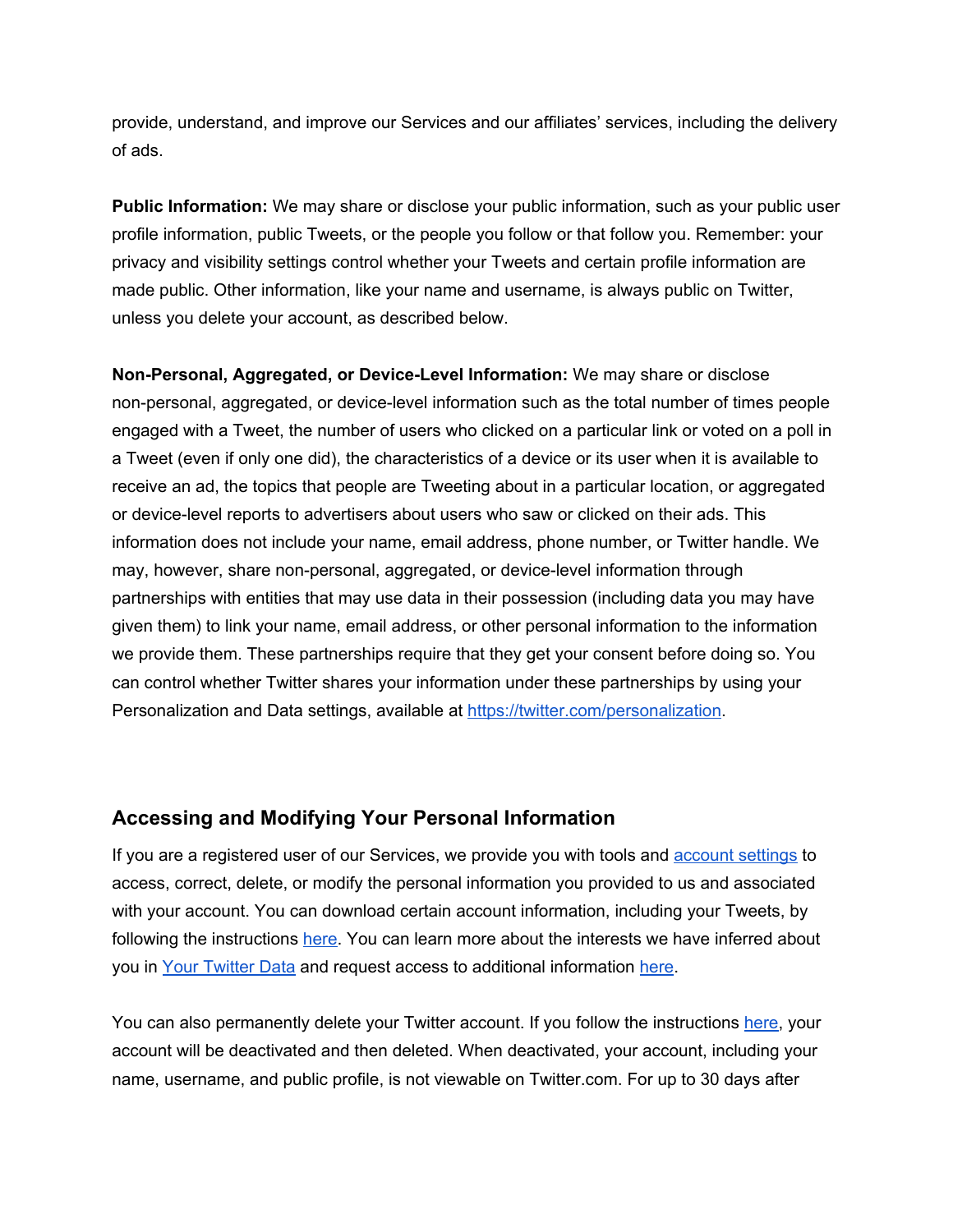deactivation it is still possible to restore your account if it was accidentally or wrongfully deactivated. Absent a separate arrangement between you and us to extend your deactivation period, after 30 days, we begin the process of deleting your account from our systems, which can take up to a week.

Keep in mind that search engines and other third parties may still retain copies of your public information, like your user profile information and public Tweets, even after you have deleted the information from the Twitter Services or deactivated your account. Learn more [here.](https://support.twitter.com/articles/15349-why-is-my-twitter-profile-in-google-search)

# **Our Global Operations**

To bring you the Services, we operate globally. Twitter, Inc. complies with the EU-US and Swiss-US Privacy Shield principles (the "Principles") regarding the collection, use, sharing, and retention of personal information from the European Union and Switzerland, as described in our EU-US Privacy Shield [certification](https://www.privacyshield.gov/list) and Swiss-US Privacy Shield certification.

If you have a Privacy Shield-related complaint, please contact us [here.](https://support.twitter.com/forms/privacy) As part of our participation in Privacy Shield, if you have a dispute with us about our adherence to the Principles, we will seek to resolve it through our internal complaint resolution process, alternatively through the independent dispute resolution body [JAMS,](https://www.jamsadr.com/eu-us-privacy-shield) and under certain conditions, through the Privacy Shield arbitration process.

Privacy Shield participants are subject to the investigatory and enforcement powers of the US Federal Trade Commission and other authorized statutory bodies. Under certain circumstances, participants may be liable for the transfer of personal information from the EU or Switzerland to third parties outside the EU and Switzerland. Learn more about the EU-US Privacy Shield and Swiss-US Privacy Shield [here.](https://www.privacyshield.gov/welcome)

# **Changes to this Policy**

We may revise this Privacy Policy from time to time. The most current version of the policy will govern our use of your information and will always be at [https://twitter.com/privacy.](https://twitter.com/privacy) If we make a change to this policy that, in our sole discretion, is material, we will notify you via an  $\mathcal{Q}$ Twitter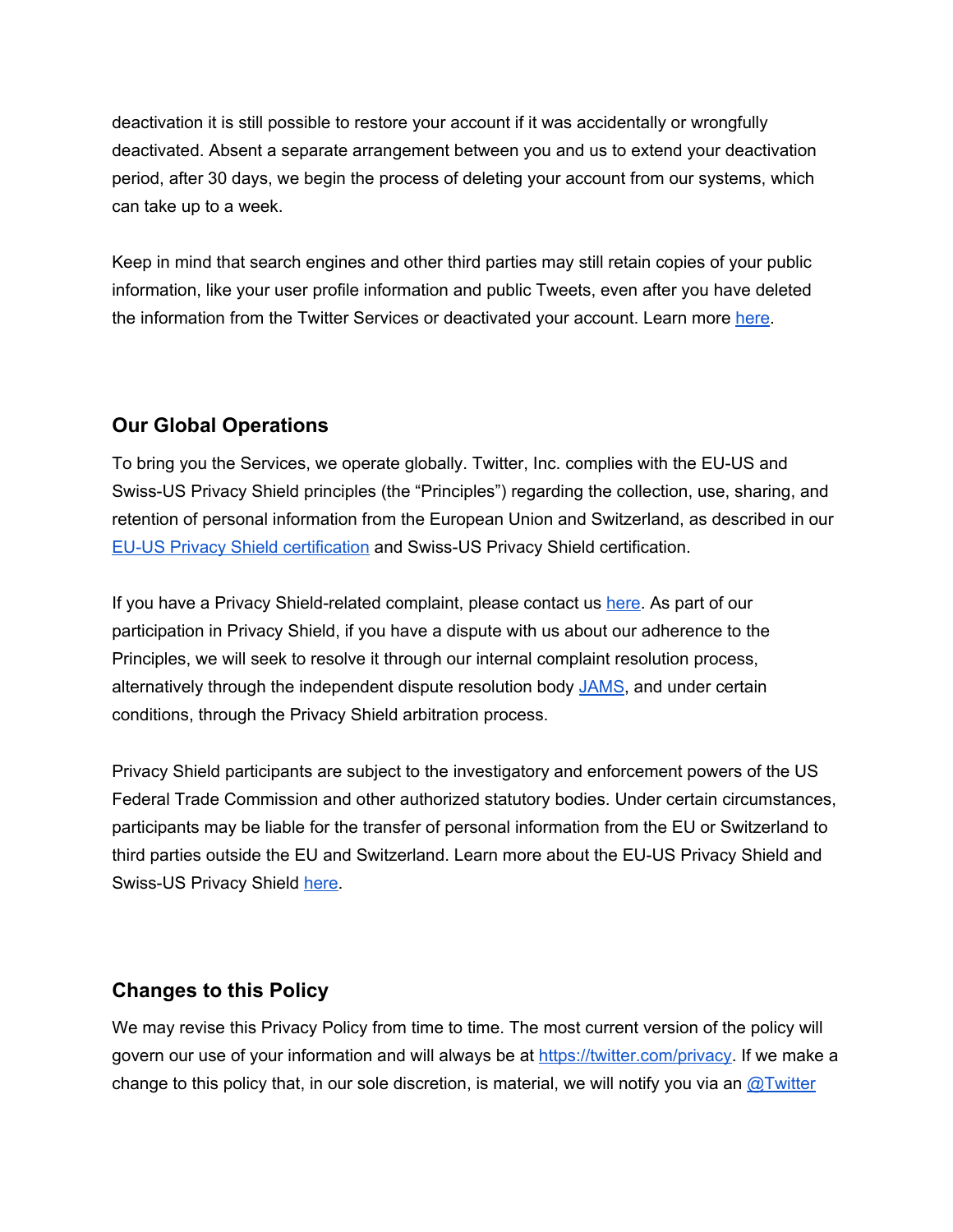update or email to the email address associated with your account. By continuing to access or use the Services after those changes become effective, you agree to be bound by the revised Privacy Policy.

**Effective**: June 18, 2017 **Archive of [Previous](https://twitter.com/privacy/previous) Privacy Policies** 

Thoughts or questions about this Privacy Policy? Please, let us know by contacting us [here](https://support.twitter.com/forms/privacy) or writing to us at the appropriate address below.

## **For accounts based in the United States:**

Twitter, Inc. Attn: Privacy Policy Inquiry 1355 Market Street, Suite 900 San Francisco, CA 94103

## **For accounts outside the United States:**

Twitter International Company Attn: Privacy Policy Inquiry One Cumberland Place, Fenian Street Dublin 2, D02 AX07 IRELAND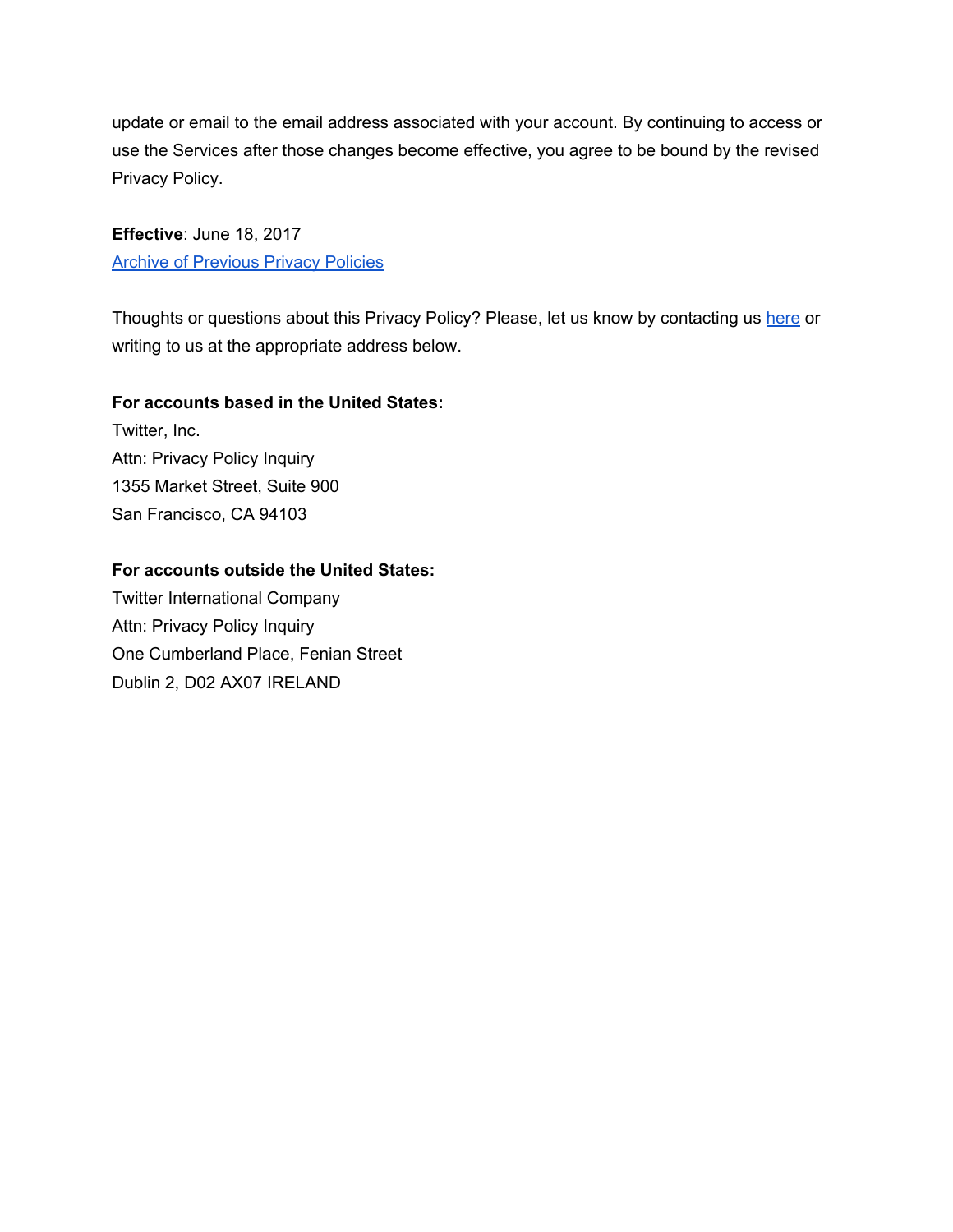# <span id="page-27-0"></span>**The Twitter Rules**

We believe that everyone should have the power to create and share ideas and information instantly, without barriers. In order to protect the experience and safety of people who use Twitter, there are some limitations on the type of content and behavior that we allow. All users must adhere to the policies set forth in the Twitter Rules. Failure to do so may result in the temporary locking and/or permanent suspension of account(s).

Please note that we may need to change these rules from time to time and reserve the right to do so. The most current version will always be available a[t](https://twitter.com/rules) [twitter.com/rules.](https://twitter.com/rules)

# **Content Boundaries and Use of Twitter**

In order to provide the Twitter service and the ability to communicate and stay connected with others, there are some limitations on the type of content that can be published with Twitter.

- **[Trademark](https://support.twitter.com/articles/18367):** We reserve the right to reclaim usernames on behalf of businesses or individuals that hold legal claim or trademark on those usernames. Accounts using business names and/or logos to mislead others may be permanently suspended.
- **[Copyright](https://support.twitter.com/articles/15795)**: We will respond to clear and complete notices of alleged copyright infringement. Our copyright procedures are set forth in the Terms of Service.
- **Graphic content**: You may not use pornographic or excessively violent media in your profile image or header image. Twitter may allow some forms of graphic content in Tweets marked a[s](https://support.twitter.com/articles/20169200?lang=en) [sensitive](https://support.twitter.com/articles/20169200?lang=en) media. When content crosses the line into gratuitous images of death, Twitter may ask that you remove the content out of respect for the deceased.
- **Unlawful use**: You may not use our service for any unlawful purposes or in furtherance of illegal activities. International users agree to comply with all local laws regarding online conduct and acceptable content.
- **Misuse of Twitter badges**: You may not use badges, such as but not limited to the "promoted" or "verified" Twitter badge, unless provided by Twitter. Accounts using these badges as part of profile photos, header photos, or in a way that falsely implies affiliation with Twitter, may be suspended.

# **Abusive Behavior**

We believe in freedom of expression and in speaking truth to power, but that means little as an underlying philosophy if voices are silenced because people are afraid to speak up. In order to ensure that people feel safe expressing diverse opinions and beliefs, we do not tolerate behavior that crosses the line into abuse, including behavior that harasses, intimidates, or uses fear to silence another user's voice.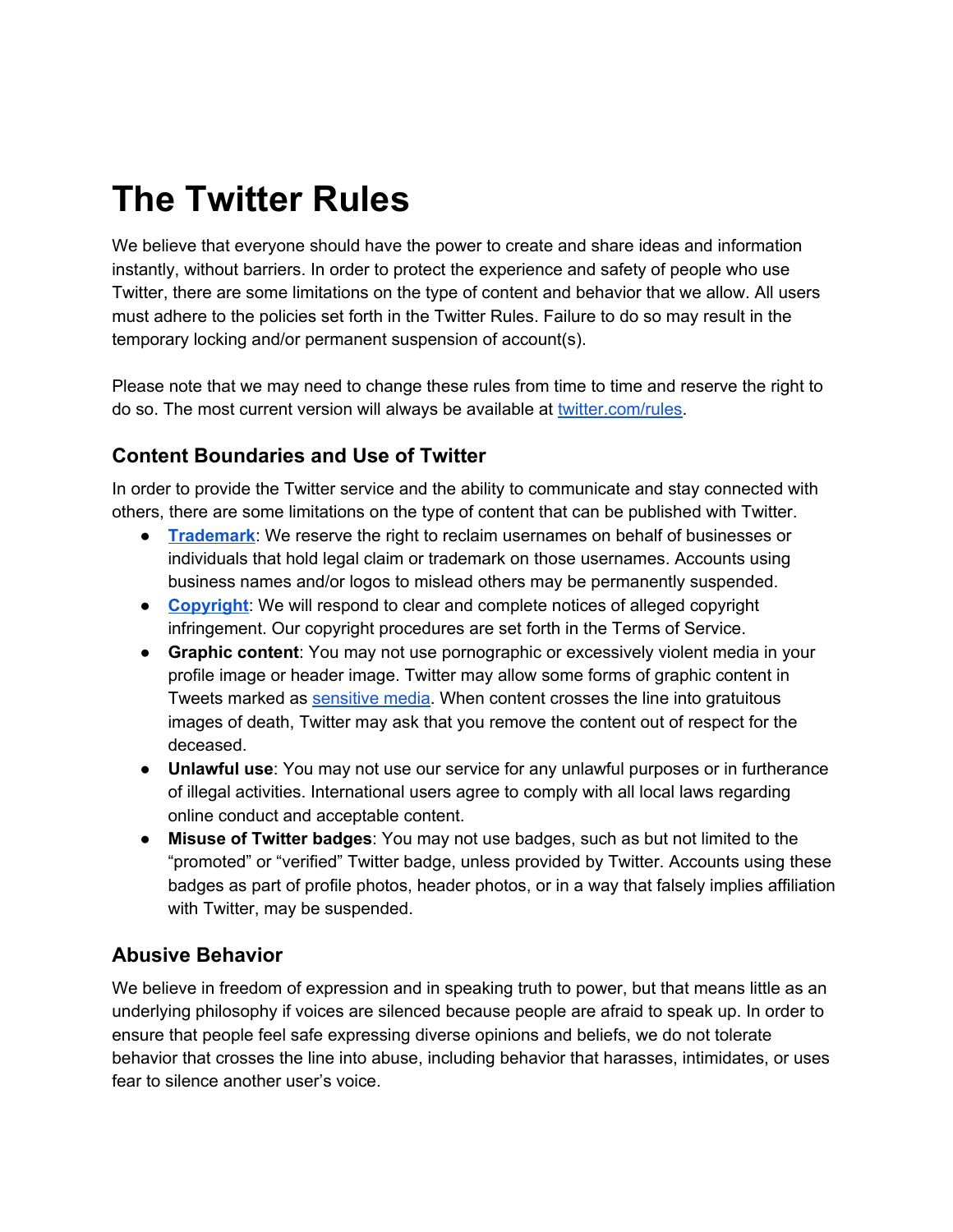Any accounts and related accounts engaging in the activities specified below may be temporarily locked and/or subject to permanent suspension.

- **Violent threats (direct or indirect)**: You may not make threats of violence or promote violence, including threatening or promoting terrorism.
- **Harassment**: You may not incite or engage in the targeted abuse or harassment of others. Some of the factors that we may consider when evaluating abusive behavior include:
	- if a primary purpose of the reported account is to harass or send abusive messages to others;
	- if the reported behavior is one-sided or includes threats;
	- $\circ$  if the reported account is inciting others to harass another account; and
	- if the reported account is sending harassing messages to an account from multiple accounts.
- **Hateful conduct**: You may not promote violence against or directly attack or threaten other people on the basis of race, ethnicity, national origin, sexual orientation, gender, gender identity, religious affiliation, age, disability, or disease. We also do not allow accounts whose primary purpose is inciting harm towards others on the basis of these categories.
- **Multiple account abuse**: Creating multiple accounts with overlapping uses or in order to evade the temporary or permanent suspension of a separate account is not allowed.
- **Private information**: You may not publish or post other people's private and confidential information, such as credit card numbers, street address, or Social Security/National Identity numbers, without their express authorization and permission. In addition, you may not post intimate photos or videos that were taken or distributed without the subject's consent. Read more about our private information polic[y](https://support.twitter.com/articles/20169991) [here.](https://support.twitter.com/articles/20169991)
- **Impersonation**: You may not impersonate others through the Twitter service in a manner that is intended to or does mislead, confuse, or deceive others. Read more about our impersonation polic[y](https://support.twitter.com/articles/18366) [here.](https://support.twitter.com/articles/18366)
- **Self-harm**: You may encounter someone considering suicide or self harm on Twitter. When we receive reports that a person is threatening suicide or self harm, we may take a number of steps to assist them, such as reaching out to that person expressing our concern and the concern of other users on Twitter or providing resources such as contact information for our mental health partners.

# **Spam**

We strive to protect people on Twitter from technical abuse and spam. Any accounts engaging in the activities specified below may be temporarily locked or subject to permanent suspension.

- **[Username](https://support.twitter.com/articles/18370) squatting**: You may not engage in username squatting. Accounts that are inactive for more than six months may also be removed without further notice. Some of the factors we take into consideration when determining what conduct is considered to be username squatting are:
	- the number of accounts created;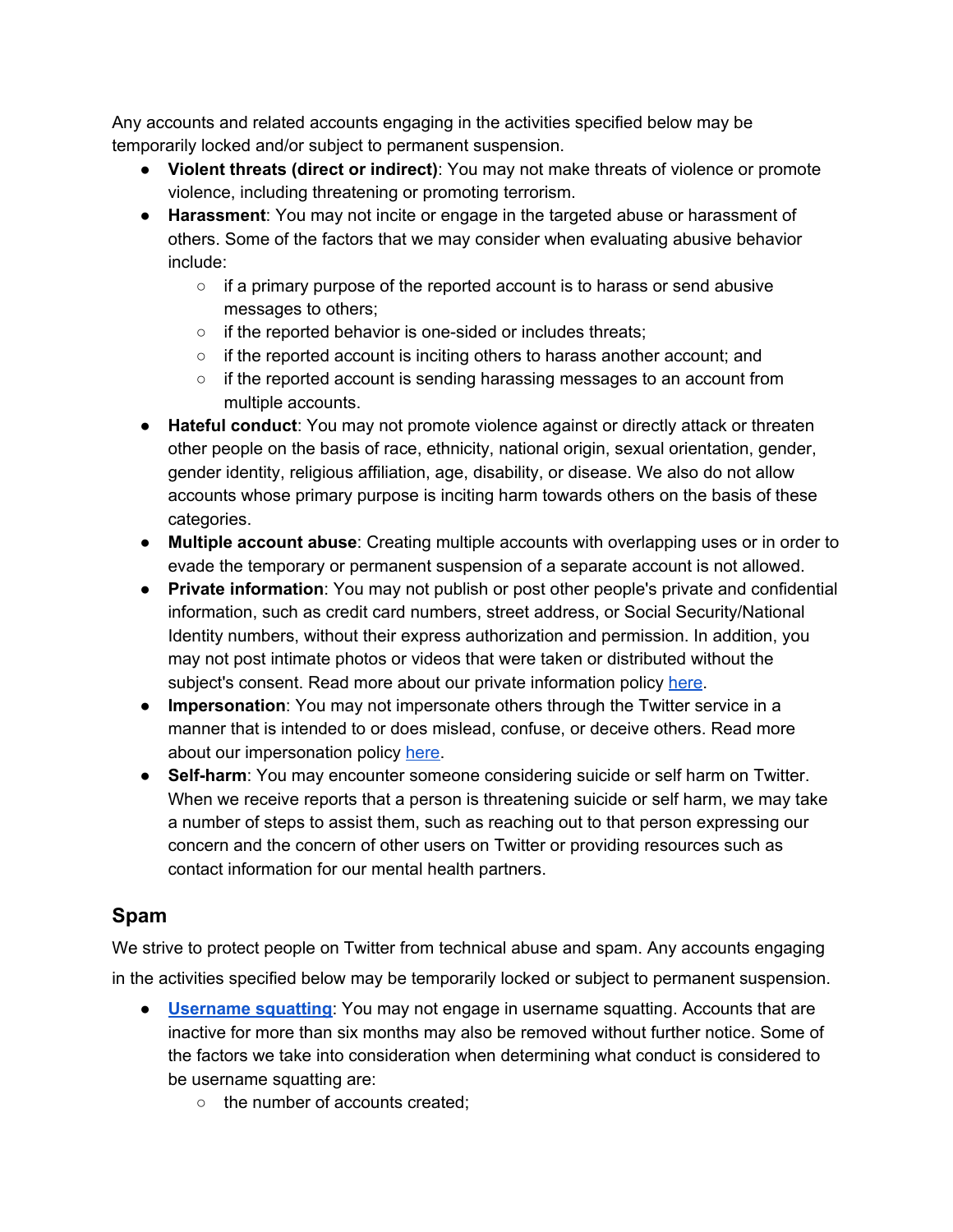- creating accounts for the purpose of preventing others from using those account names;
- creating accounts for the purpose of selling those accounts; and
- using feeds of third-party content to update and maintain accounts under the names of those third parties.
- **Invitation spam**: You may not use twitter.com's address book contact import to send repeat, mass invitations.
- **Selling usernames**: You may not buy or sell Twitter usernames.
- **Malware/Phishing**: You may not publish or link to malicious content intended to damage or disrupt another person's browser or computer or to compromise a person's privacy.
- **Spam**: You may not use the Twitter service for the purpose of spamming anyone. What constitutes "spamming" will evolve as we respond to new tricks and tactics by spammers. Some of the factors that we take into account when determining what conduct is considered to be spamming are:
	- if you have followed and/or unfollowed large amounts of accounts in a short time period, particularly by automated means (aggressive following or follower churn);
	- if you repeatedly follow and unfollow people, whether to build followers or to garner more attention for your profile;
	- if your updates consist mainly of links, and not personal updates;
	- if a large number of people are blocking you;
	- o if a large number of spam complaints have been filed against you;
	- if you post duplicate content over multiple accounts or multiple duplicate updates on one account;
	- $\circ$  if you post multiple unrelated updates to a topic using #, trending or popular topic, or promoted trend;
	- if you send large numbers of duplicate replies or mentions;
	- if you send large numbers of unsolicited replies or mentions;
	- if you add a large number of unrelated users to lists;
	- if you repeatedly create false or misleading content;
	- $\circ$  if you are randomly or aggressively following, liking, or Retweeting Tweets;
	- $\circ$  if you repeatedly post other people's account information as your own (bio, Tweets, URL, etc.);
	- $\circ$  if you post misleading links (e.g. affiliate links, links to malware/clickjacking pages, etc.);
	- if you are creating misleading accounts or account interactions;
	- if you are selling or purchasing account interactions (such as selling or purchasing followers, Retweets, likes, etc.); and
	- $\circ$  if you are using or promoting third-party services or apps that claim to get you more followers (such as follower trains, sites promising "more followers fast", or any other site that offers to automatically add followers to your account).